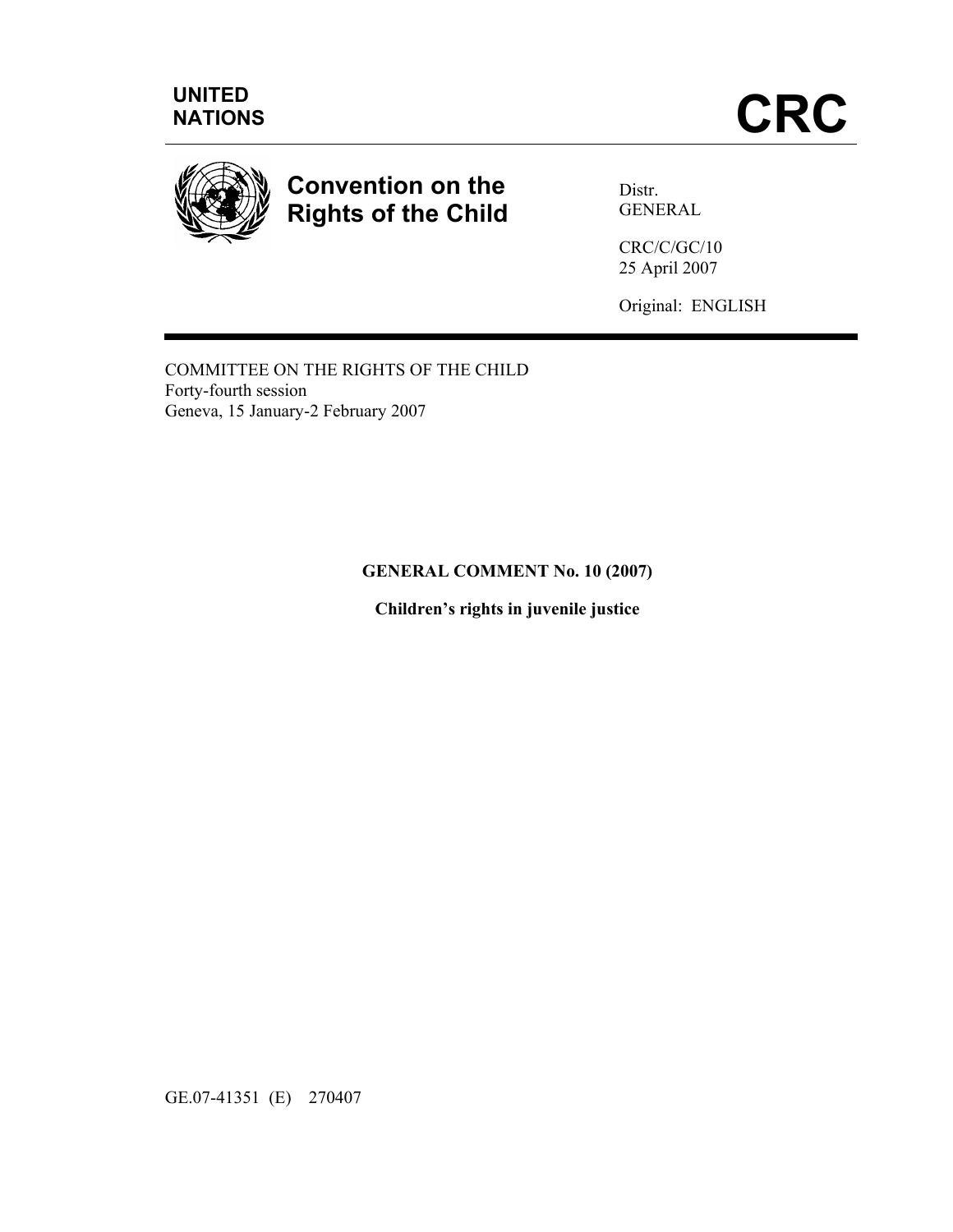# **CONTENTS**

|              |                                                                     | Paragraphs     | Page           |
|--------------|---------------------------------------------------------------------|----------------|----------------|
| $\mathbf{I}$ |                                                                     | $1 - 3$        | 3              |
| П.           | THE OBJECTIVES OF THE PRESENT                                       | $\overline{4}$ | 3              |
| III.         | <b>JUVENILE JUSTICE: THE LEADING PRINCIPLES</b>                     | $5 - 14$       | $\overline{4}$ |
| IV           | <b>JUVENILE JUSTICE: THE CORE ELEMENTS</b>                          | $15 - 89$      | 7              |
|              | $\mathsf{A}$ .                                                      | $16 - 21$      | 7              |
|              | <b>B.</b>                                                           | $22 - 29$      | 8              |
|              | C.                                                                  | $30 - 39$      | 10             |
|              | D.                                                                  | $40 - 67$      | 12             |
|              | $E_{\parallel}$                                                     | $68 - 77$      | 19             |
|              | $F_{\cdot}$<br>Deprivation of liberty, including pretrial detention | $78 - 89$      | 21             |
| V.           |                                                                     | $90 - 95$      | 24             |
| VI           |                                                                     | $96 - 97$      | 25             |
|              | VII. DATA COLLECTION, EVALUATION AND RESEARCH                       | $98 - 99$      | 25             |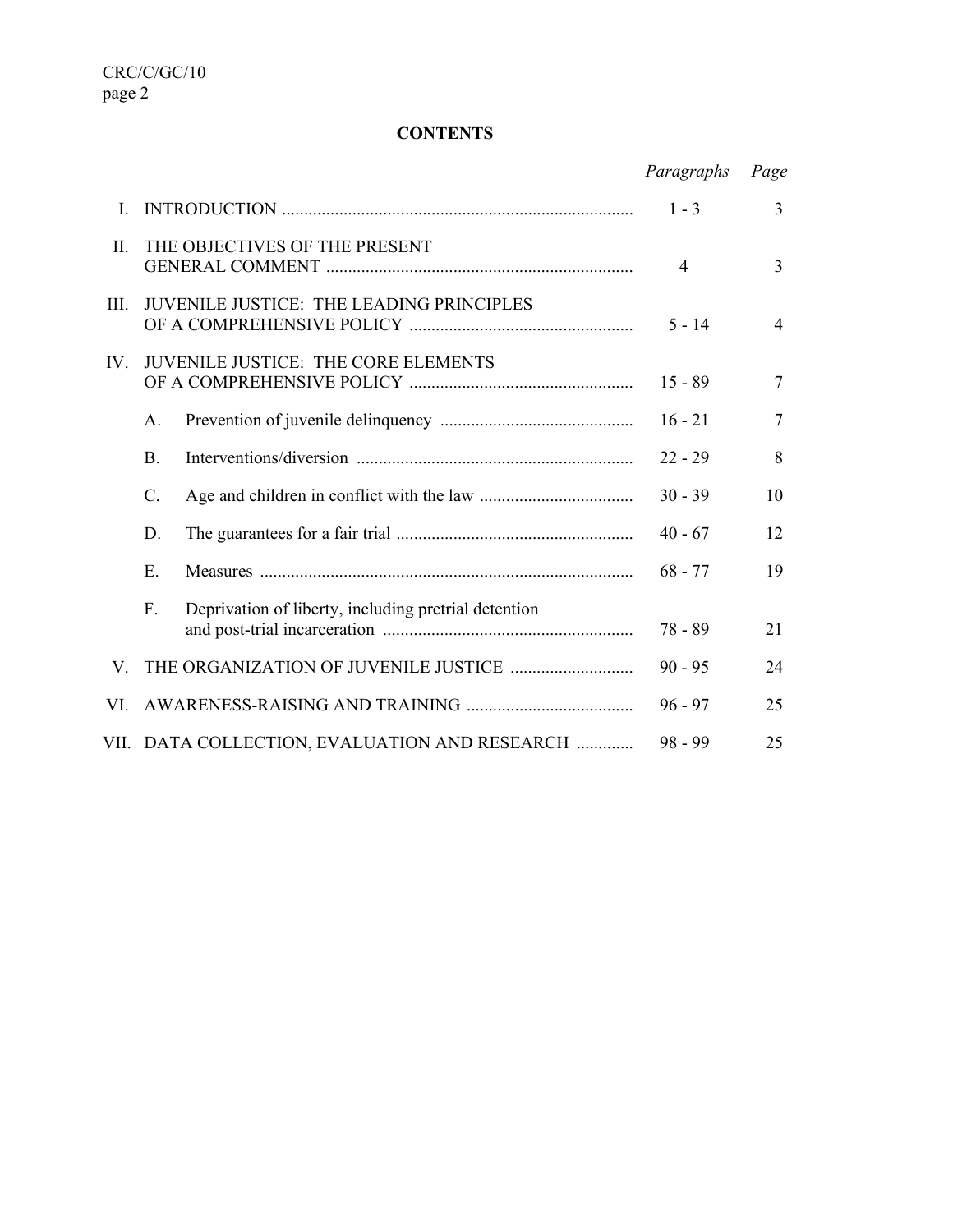#### **I. INTRODUCTION**

1. In the reports they submit to the Committee on the Rights of the Child (hereafter: the Committee), States parties often pay quite detailed attention to the rights of children alleged as, accused of, or recognized as having infringed the penal law, also referred to as "children in conflict with the law". In line with the Committee's guidelines for periodic reporting, the implementation of articles 37 and 40 of the Convention on the Rights of the Child (hereafter: CRC) is the main focus of the information provided by the States parties. The Committee notes with appreciation the many efforts to establish an administration of juvenile justice in compliance with CRC. However, it is also clear that many States parties still have a long way to go in achieving full compliance with CRC, e.g. in the areas of procedural rights, the development and implementation of measures for dealing with children in conflict with the law without resorting to judicial proceedings, and the use of deprivation of liberty only as a measure of last resort.

2. The Committee is equally concerned about the lack of information on the measures that States parties have taken to prevent children from coming into conflict with the law. This may be the result of a lack of a comprehensive policy for the field of juvenile justice. This may also explain why many States parties are providing only very limited statistical data on the treatment of children in conflict with the law.

3. The experience in reviewing the States parties' performance in the field of juvenile justice is the reason for the present general comment, by which the Committee wants to provide the States parties with more elaborated guidance and recommendations for their efforts to establish an administration of juvenile justice in compliance with CRC. This juvenile justice, which should promote, inter alia, the use of alternative measures such as diversion and restorative justice, will provide States parties with possibilities to respond to children in conflict with the law in an effective manner serving not only the best interests of these children, but also the short- and long-term interest of the society at large.

## **II. THE OBJECTIVES OF THE PRESENT GENERAL COMMENT**

4. At the outset, the Committee wishes to underscore that CRC requires States parties to develop and implement a comprehensive juvenile justice policy. This comprehensive approach should not be limited to the implementation of the specific provisions contained in articles 37 and 40 of CRC, but should also take into account the general principles enshrined in articles 2, 3, 6 and 12, and in all other relevant articles of CRC, such as articles 4 and 39. Therefore, the objectives of this general comment are:

− To encourage States parties to develop and implement a comprehensive juvenile justice policy to prevent and address juvenile delinquency based on and in compliance with CRC, and to seek in this regard advice and support from the Interagency Panel on Juvenile Justice, with representatives of the Office of the United Nations High Commissioner for Human Rights (OHCHR), the United Nations Children's Fund (UNICEF), the United Nations Office on Drugs and Crime (UNODC) and nongovernmental organizations (NGO's), established by ECOSOC resolution 1997/30;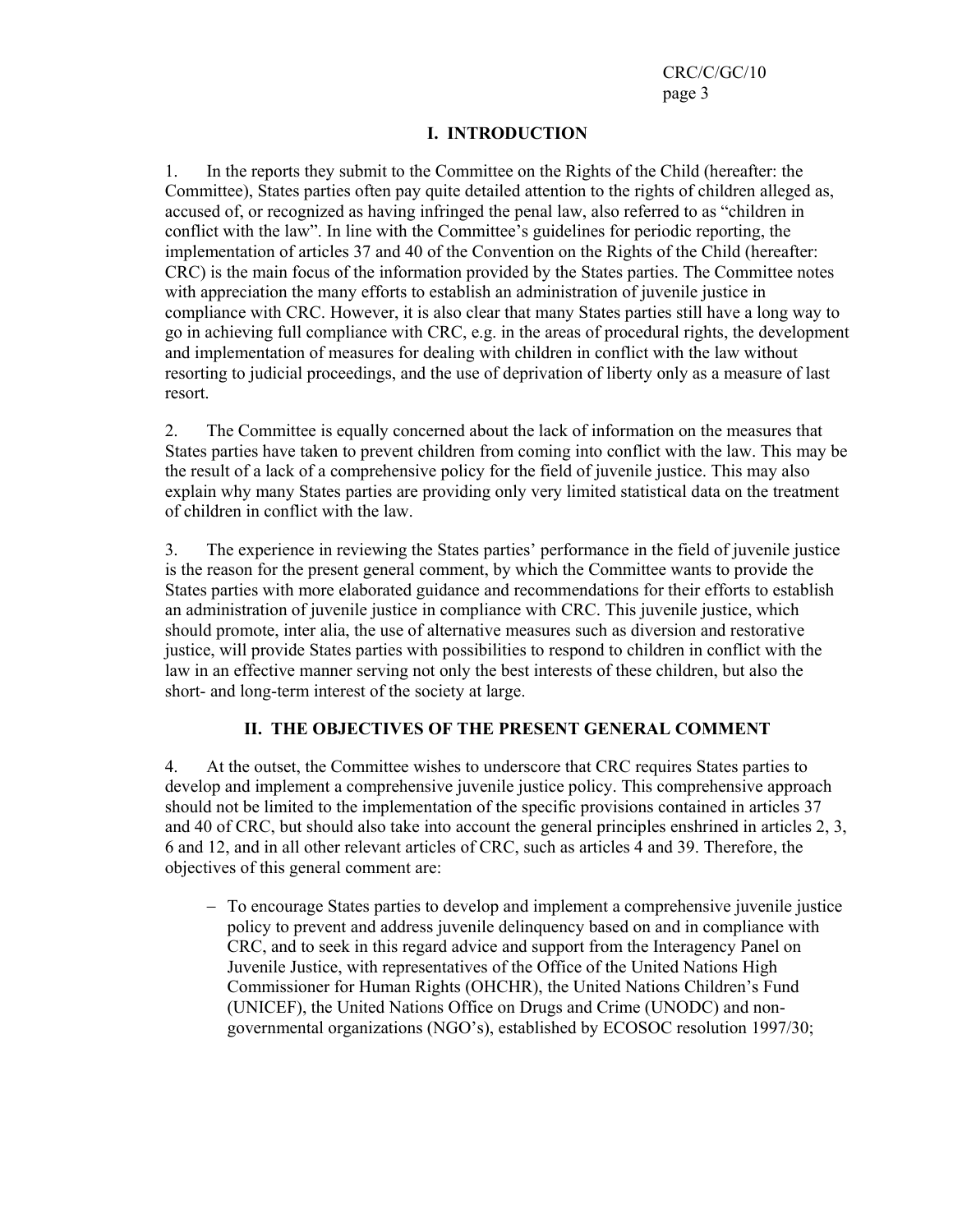- − To provide States parties with guidance and recommendations for the content of this comprehensive juvenile justice policy, with special attention to prevention of juvenile delinquency, the introduction of alternative measures allowing for responses to juvenile delinquency without resorting to judicial procedures, and for the interpretation and implementation of all other provisions contained in articles 37 and 40 of CRC;
- − To promote the integration, in a national and comprehensive juvenile justice policy, of other international standards, in particular, the United Nations Standard Minimum Rules for the Administration of Juvenile Justice (the "Beijing Rules"), the United Nations Rules for the Protection of Juveniles Deprived of their Liberty (the "Havana Rules"), and the United Nations Guidelines for the Prevention of Juvenile Delinquency (the "Riyadh Guidelines").

## **III. JUVENILE JUSTICE: THE LEADING PRINCIPLES OF A COMPREHENSIVE POLICY**

5. Before elaborating on the requirements of CRC in more detail, the Committee will first mention the leading principles of a comprehensive policy for juvenile justice. In the administration of juvenile justice, States parties have to apply systematically the general principles contained in articles 2, 3, 6 and 12 of CRC, as well as the fundamental principles of juvenile justice enshrined in articles 37 and 40.

## **Non-discrimination (art. 2)**

6. States parties have to take all necessary measures to ensure that all children in conflict with the law are treated equally. Particular attention must be paid to de facto discrimination and disparities, which may be the result of a lack of a consistent policy and involve vulnerable groups of children, such as street children, children belonging to racial, ethnic, religious or linguistic minorities, indigenous children, girl children, children with disabilities and children who are repeatedly in conflict with the law (recidivists). In this regard, training of all professionals involved in the administration of juvenile justice is important (see paragraph 97 below), as well as the establishment of rules, regulations or protocols which enhance equal treatment of child offenders and provide redress, remedies and compensation.

7. Many children in conflict with the law are also victims of discrimination, e.g. when they try to get access to education or to the labour market. It is necessary that measures are taken to prevent such discrimination, inter alia, as by providing former child offenders with appropriate support and assistance in their efforts to reintegrate in society, and to conduct public campaigns emphasizing their right to assume a constructive role in society (art. 40 (1)).

8. It is quite common that criminal codes contain provisions criminalizing behavioural problems of children, such as vagrancy, truancy, runaways and other acts, which often are the result of psychological or socio-economic problems. It is particularly a matter of concern that girls and street children are often victims of this criminalization. These acts, also known as Status Offences, are not considered to be such if committed by adults. The Committee recommends that the States parties abolish the provisions on status offences in order to establish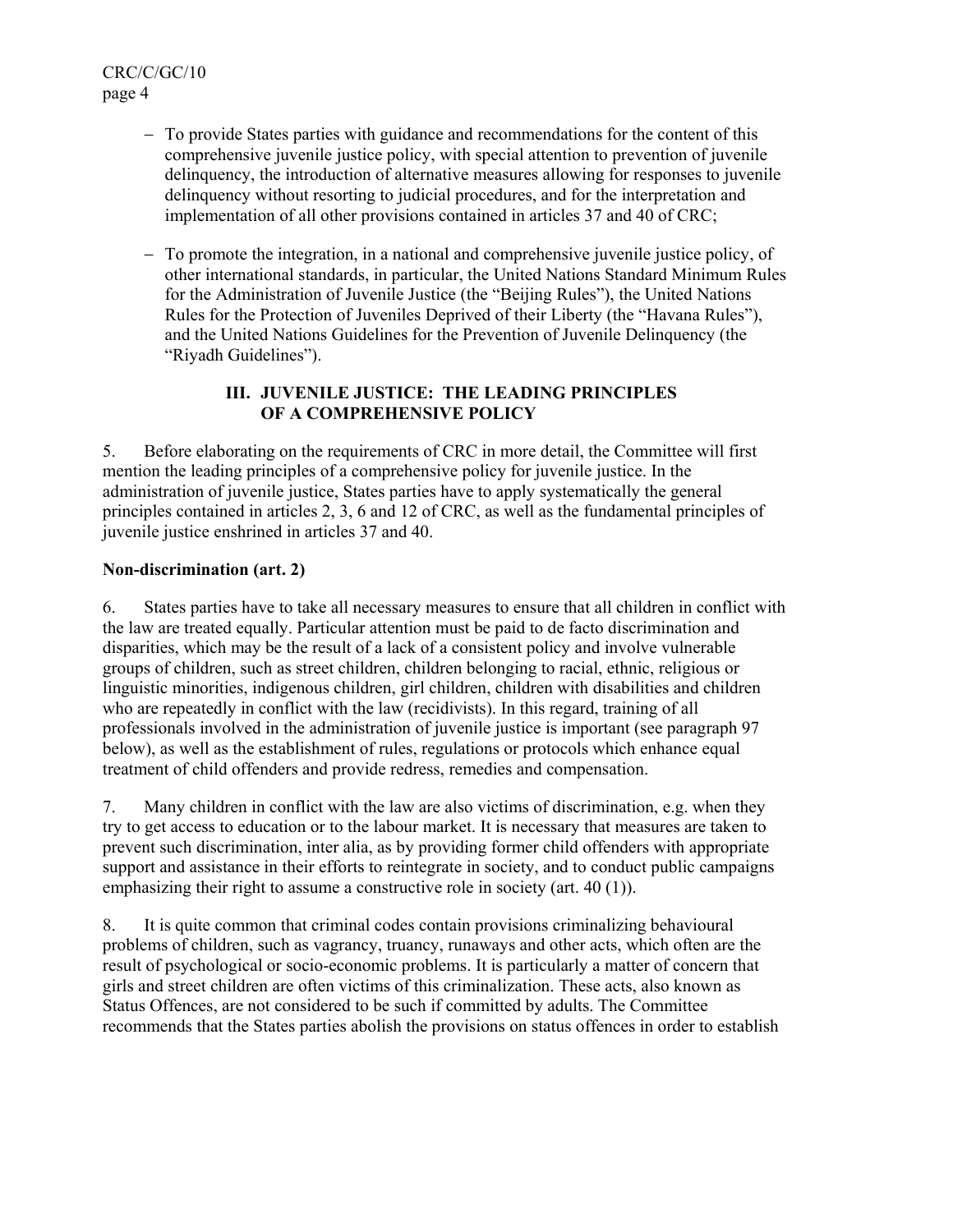an equal treatment under the law for children and adults. In this regard, the Committee also refers to article 56 of the Riyadh Guidelines which reads: "In order to prevent further stigmatization, victimization and criminalization of young persons, legislation should be enacted to ensure that any conduct not considered an offence or not penalized if committed by an adult is not considered an offence and not penalized if committed by a young person."

9. In addition, behaviour such as vagrancy, roaming the streets or runaways should be dealt with through the implementation of child protective measures, including effective support for parents and/or other caregivers and measures which address the root causes of this behaviour.

## **Best interests of the child (art. 3)**

10. In all decisions taken within the context of the administration of juvenile justice, the best interests of the child should be a primary consideration. Children differ from adults in their physical and psychological development, and their emotional and educational needs. Such differences constitute the basis for the lesser culpability of children in conflict with the law. These and other differences are the reasons for a separate juvenile justice system and require a different treatment for children. The protection of the best interests of the child means, for instance, that the traditional objectives of criminal justice, such as repression/retribution, must give way to rehabilitation and restorative justice objectives in dealing with child offenders. This can be done in concert with attention to effective public safety.

#### **The right to life, survival and development (art. 6)**

11. This inherent right of every child should guide and inspire States parties in the development of effective national policies and programmes for the prevention of juvenile delinquency, because it goes without saying that delinquency has a very negative impact on the child's development. Furthermore, this basic right should result in a policy of responding to juvenile delinquency in ways that support the child's development. The death penalty and a life sentence without parole are explicitly prohibited under article 37 (a) of CRC (see paragraphs 75-77 below). The use of deprivation of liberty has very negative consequences for the child's harmonious development and seriously hampers his/her reintegration in society. In this regard, article 37 (b) explicitly provides that deprivation of liberty, including arrest, detention and imprisonment, should be used only as a measure of last resort and for the shortest appropriate period of time, so that the child's right to development is fully respected and ensured (see paragraphs 78-88 below).**<sup>1</sup>**

## **The right to be heard (art. 12)**

12. The right of the child to express his/her views freely in all matters affecting the child should be fully respected and implemented throughout every stage of the process of juvenile

<sup>&</sup>lt;sup>1</sup> Note that the rights of a child deprived of his/her liberty, as recognized in CRC, apply with respect to children in conflict with the law, and to children placed in institutions for the purposes of care, protection or treatment, including mental health, educational, drug treatment, child protection or immigration institutions.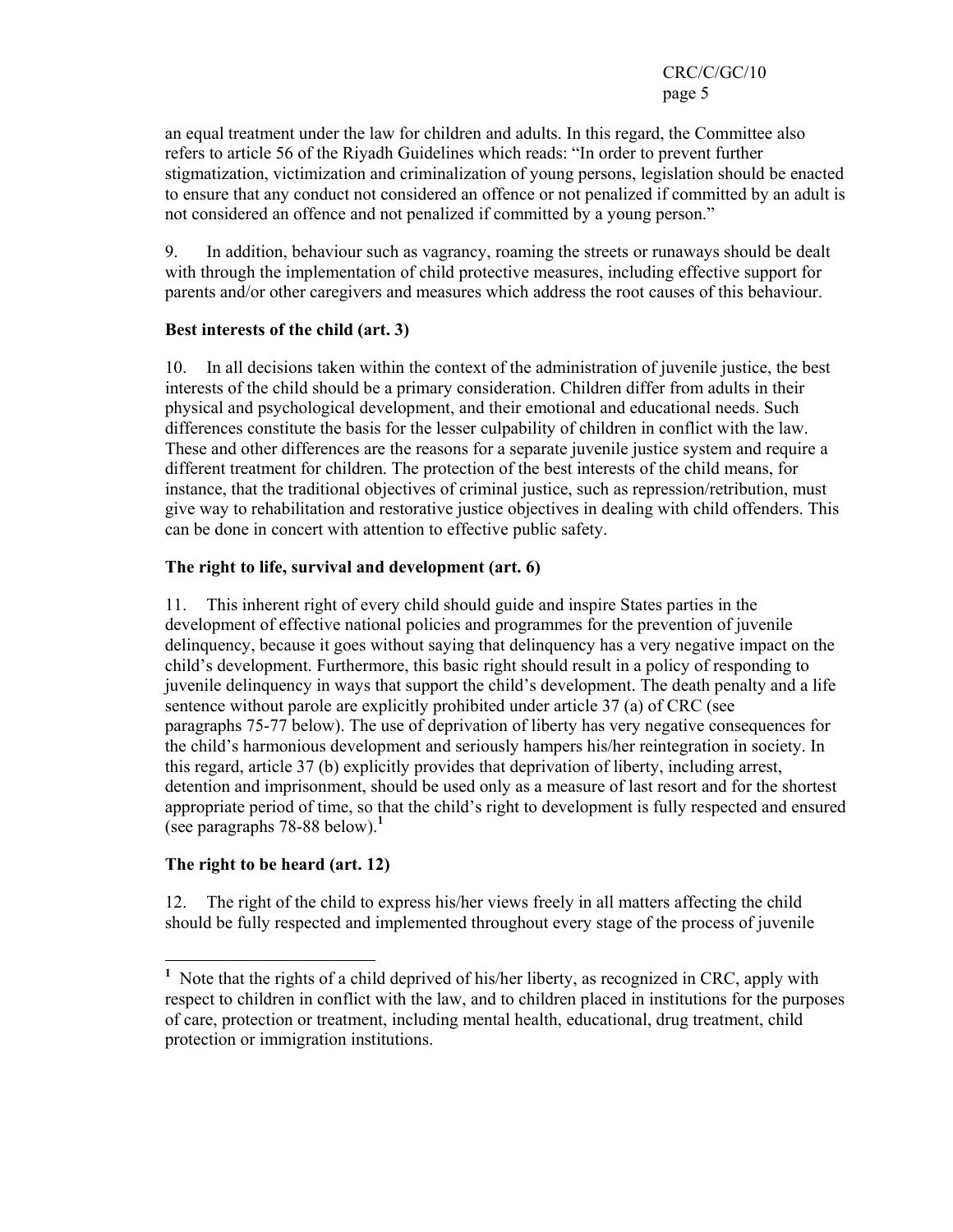justice (see paragraphs 43-45 below). The Committee notes that the voices of children involved in the juvenile justice system are increasingly becoming a powerful force for improvements and reform, and for the fulfilment of their rights.

## **Dignity (art. 40 (1))**

13. CRC provides a set of fundamental principles for the treatment to be accorded to children in conflict with the law:

- − *Treatment that is consistent with the child's sense of dignity and worth*. This principle reflects the fundamental human right enshrined in article 1 of UDHR, which stipulates that all human beings are born free and equal in dignity and rights. This inherent right to dignity and worth, to which the preamble of CRC makes explicit reference, has to be respected and protected throughout the entire process of dealing with the child, from the first contact with law enforcement agencies and all the way to the implementation of all measures for dealing with the child;
- − *Treatment that reinforces the child's respect for the human rights and freedoms of others*. This principle is in line with the consideration in the preamble that a child should be brought up in the spirit of the ideals proclaimed in the Charter of the United Nations. It also means that, within the juvenile justice system, the treatment and education of children shall be directed to the development of respect for human rights and freedoms (art. 29 (1) (b) of CRC and general comment No. 1 on the aims of education). It is obvious that this principle of juvenile justice requires a full respect for and implementation of the guarantees for a fair trial recognized in article 40 (2) (see paragraphs 40-67 below). If the key actors in juvenile justice, such as police officers, prosecutors, judges and probation officers, do not fully respect and protect these guarantees, how can they expect that with such poor examples the child will respect the human rights and fundamental freedom of others?;
- − *Treatment that takes into account the child's age and promotes the child's reintegration and the child's assuming a constructive role in society*. This principle must be applied, observed and respected throughout the entire process of dealing with the child, from the first contact with law enforcement agencies all the way to the implementation of all measures for dealing with the child. It requires that all professionals involved in the administration of juvenile justice be knowledgeable about child development, the dynamic and continuing growth of children, what is appropriate to their well-being, and the pervasive forms of violence against children;
- − *Respect for the dignity of the child requires that all forms of violence in the treatment of children in conflict with the law must be prohibited and prevented*. Reports received by the Committee show that violence occurs in all phases of the juvenile justice process, from the first contact with the police, during pretrial detention and during the stay in treatment and other facilities for children sentenced to deprivation of liberty. The committee urges the States parties to take effective measures to prevent such violence and to make sure that the perpetrators are brought to justice and to give effective followup to the recommendations made in the report on the United Nations Study on Violence Against Children presented to the General Assembly in October 2006 (A/61/299).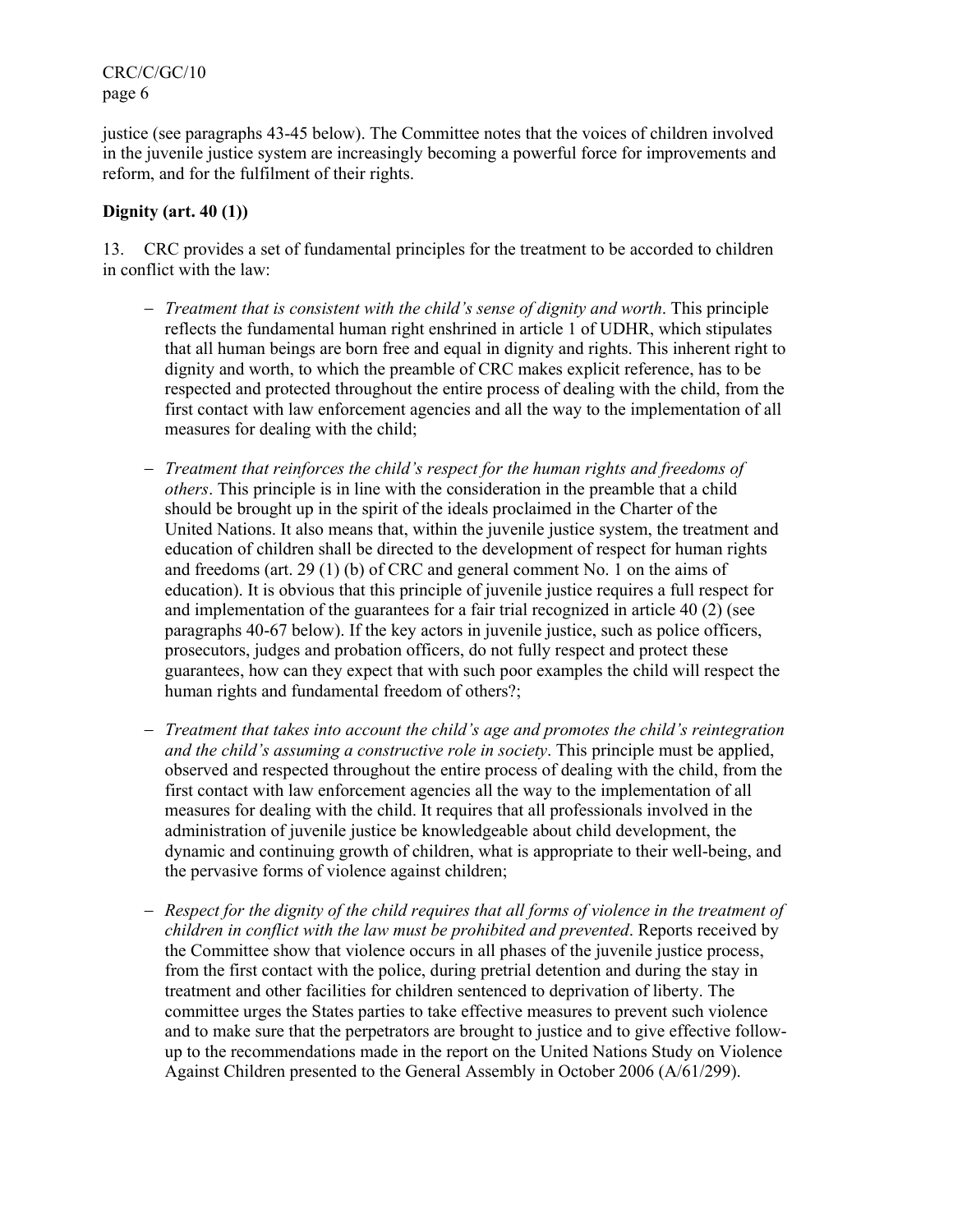14. The Committee acknowledges that the preservation of public safety is a legitimate aim of the justice system. However, it is of the opinion that this aim is best served by a full respect for and implementation of the leading and overarching principles of juvenile justice as enshrined in CRC.

#### **IV. JUVENILE JUSTICE: THE CORE ELEMENTS OF A COMPREHENSIVE POLICY**

15. A comprehensive policy for juvenile justice must deal with the following core elements: the prevention of juvenile delinquency; interventions without resorting to judicial proceedings and interventions in the context of judicial proceedings; the minimum age of criminal responsibility and the upper age-limits for juvenile justice; the guarantees for a fair trial; and deprivation of liberty including pretrial detention and post-trial incarceration.

## **A. Prevention of juvenile delinquency**

16. One of the most important goals of the implementation of CRC is to promote the full and harmonious development of the child's personality, talents and mental and physical abilities (preamble, and articles 6 and 29). The child should be prepared to live an individual and responsible life in a free society (preamble, and article 29), in which he/she can assume a constructive role with respect for human rights and fundamental freedoms (arts. 29 and 40). In this regard, parents have the responsibility to provide the child, in a manner consistent with his evolving capacities, with appropriate direction and guidance in the exercise of her/his rights as recognized in the Convention. In the light of these and other provisions of CRC, it is obviously not in the best interests of the child if he/she grows up in circumstances that may cause an increased or serious risk of becoming involved in criminal activities. Various measures should be taken for the full and equal implementation of the rights to an adequate standard of living (art. 27), to the highest attainable standard of health and access to health care (art. 24), to education (arts. 28 and 29), to protection from all forms of physical or mental violence, injury or abuse (art. 19), and from economic or sexual exploitation (arts. 32 and 34), and to other appropriate services for the care or protection of children.

17. As stated above, a juvenile justice policy without a set of measures aimed at preventing juvenile delinquency suffers from serious shortcomings. States parties should fully integrate into their comprehensive national policy for juvenile justice the United Nations Guidelines for the Prevention of Juvenile Delinquency (the Riyadh Guidelines) adopted by the General Assembly in its resolution 45/112 of 14 December 1990.

18. The Committee fully supports the Riyadh Guidelines and agrees that emphasis should be placed on prevention policies that facilitate the successful socialization and integration of all children, in particular through the family, the community, peer groups, schools, vocational training and the world of work, as well as through voluntary organizations. This means, inter alia that prevention programmes should focus on support for particularly vulnerable families, the involvement of schools in teaching basic values (including information about the rights and responsibilities of children and parents under the law), and extending special care and attention to young persons at risk. In this regard, particular attention should also be given to children who drop out of school or otherwise do not complete their education. The use of peer group support and a strong involvement of parents are recommended. The States parties should also develop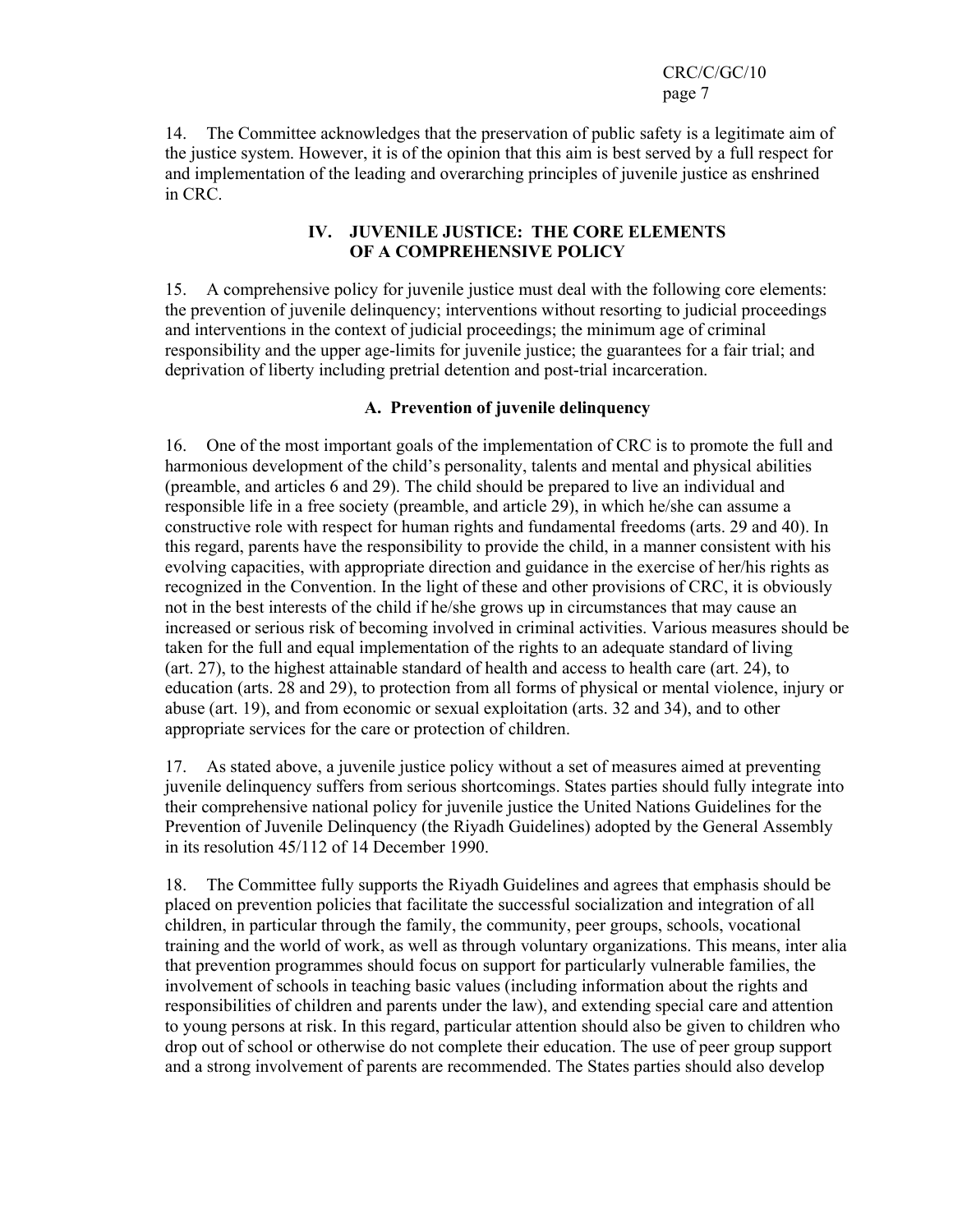community-based services and programmes that respond to the special needs, problems, concerns and interests of children, in particular of children repeatedly in conflict with the law, and that provide appropriate counselling and guidance to their families.

19. Articles 18 and 27 of CRC confirm the importance of the responsibility of parents for the upbringing of their children, but at the same time CRC requires States parties to provide the necessary assistance to parents (or other caretakers), in the performance of their parental responsibilities. The measures of assistance should not only focus on the prevention of negative situations, but also and even more on the promotion of the social potential of parents. There is a wealth of information on home- and family-based prevention programmes, such as parent training, programmes to enhance parent-child interaction and home visitation programmes, which can start at a very young age of the child. In addition, early childhood education has shown to be correlated with a lower rate of future violence and crime. At the community level, positive results have been achieved with programmes such as Communities that Care (CTC), a risk-focused prevention strategy.

20. States parties should fully promote and support the involvement of children, in accordance with article 12 of CRC, and of parents, community leaders and other key actors (e.g. representatives of NGOs, probation services and social workers), in the development and implementation of prevention programmes. The quality of this involvement is a key factor in the success of these programmes.

21. The Committee recommends that States parties seek support and advice from the Interagency Panel on Juvenile Justice in their efforts to develop effective prevention programmes.

## **B. Interventions/diversion (see also section E below)**

22. Two kinds of interventions can be used by the State authorities for dealing with children alleged as, accused of, or recognized as having infringed the penal law: measures without resorting to judicial proceedings and measures in the context of judicial proceedings. The Committee reminds States parties that utmost care must be taken to ensure that the child's human rights and legal safeguards are thereby fully respected and protected.

23. Children in conflict with the law, including child recidivists, have the right to be treated in ways that promote their reintegration and the child's assuming a constructive role in society (art. 40 (1) of CRC). The arrest, detention or imprisonment of a child may be used only as a measure of last resort (art. 37 (b)). It is, therefore, necessary - as part of a comprehensive policy for juvenile justice - to develop and implement a wide range of measures to ensure that children are dealt with in a manner appropriate to their well-being, and proportionate to both their circumstances and the offence committed. These should include care, guidance and supervision, counselling, probation, foster care, educational and training programmes, and other alternatives to institutional care (art. 40 (4)).

# **Interventions without resorting to judicial proceedings**

24. According to article 40 (3) of CRC, the States parties shall seek to promote measures for dealing with children alleged as, accused of, or recognized as having infringed the penal law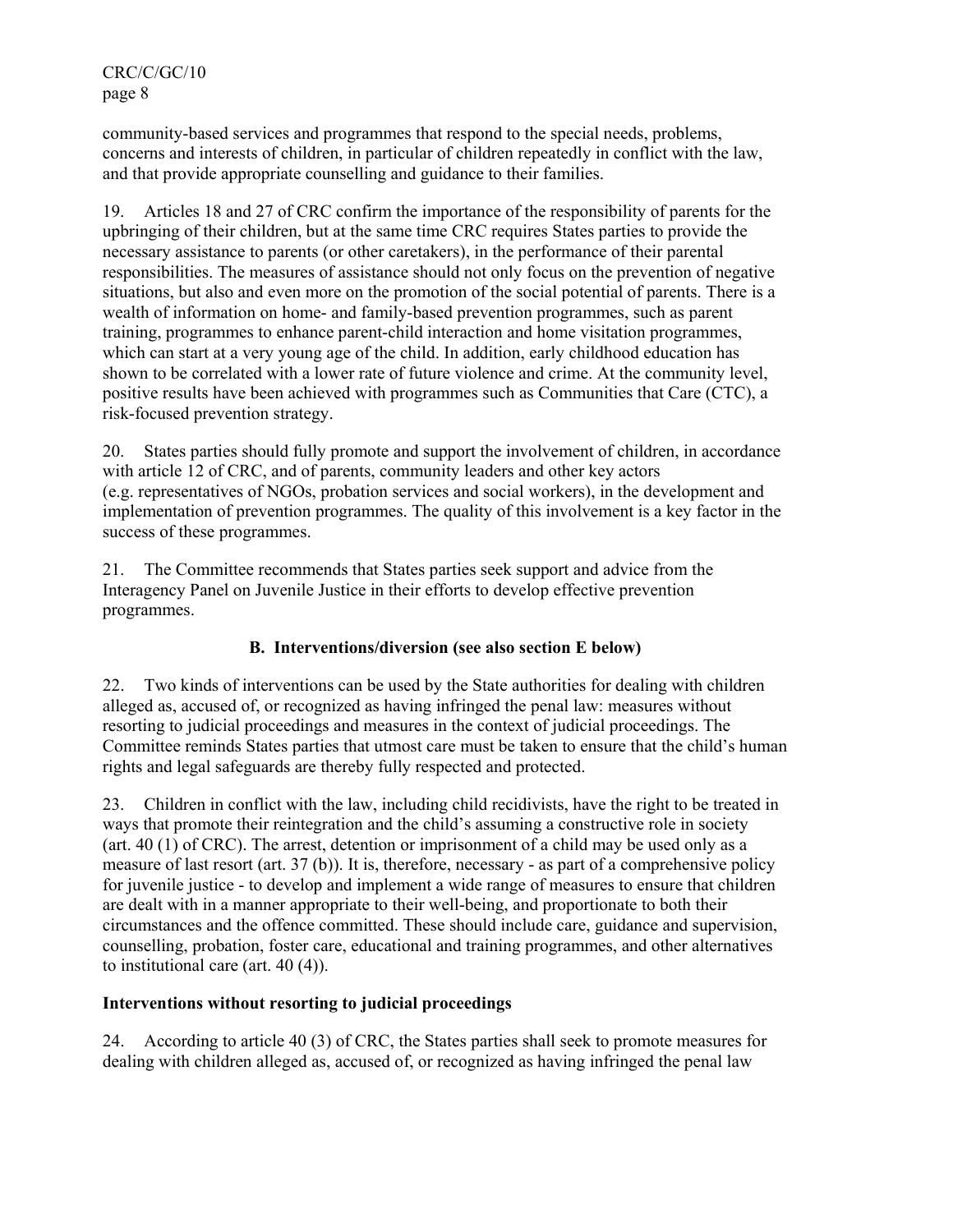without resorting to judicial proceedings, whenever appropriate and desirable. Given the fact that the majority of child offenders commit only minor offences, a range of measures involving removal from criminal/juvenile justice processing and referral to alternative (social) services (i.e. diversion) should be a well-established practice that can and should be used in most cases.

25. In the opinion of the Committee, the obligation of States parties to promote measures for dealing with children in conflict with the law without resorting to judicial proceedings applies, but is certainly not limited to children who commit minor offences, such as shoplifting or other property offences with limited damage, and first-time child offenders. Statistics in many States parties indicate that a large part, and often the majority, of offences committed by children fall into these categories. It is in line with the principles set out in article 40 (1) of CRC to deal with all such cases without resorting to criminal law procedures in court. In addition to avoiding stigmatization, this approach has good results for children and is in the interests of public safety, and has proven to be more cost-effective.

26. States parties should take measures for dealing with children in conflict with the law without resorting to judicial proceedings as an integral part of their juvenile justice system, and ensure that children's human rights and legal safeguards are thereby fully respected and protected (art.  $40(3)(b)$ ).

27. It is left to the discretion of States parties to decide on the exact nature and content of the measures for dealing with children in conflict with the law without resorting to judicial proceedings, and to take the necessary legislative and other measures for their implementation. Nonetheless, on the basis of the information provided in the reports from some States parties, it is clear that a variety of community-based programmes have been developed, such as community service, supervision and guidance by for example social workers or probation officers, family conferencing and other forms of restorative justice including restitution to and compensation of victims. Other States parties should benefit from these experiences. As far as full respect for human rights and legal safeguards is concerned, the Committee refers to the relevant parts of article 40 of CRC and emphasizes the following:

- − Diversion (i.e. measures for dealing with children, alleged as, accused of, or recognized as having infringed the penal law without resorting to judicial proceedings) should be used only when there is compelling evidence that the child committed the alleged offence, that he/she freely and voluntarily admits responsibility, and that no intimidation or pressure has been used to get that admission and, finally, that the admission will not be used against him/her in any subsequent legal proceeding;
- − The child must freely and voluntarily give consent in writing to the diversion, a consent that should be based on adequate and specific information on the nature, content and duration of the measure, and on the consequences of a failure to cooperate, carry out and complete the measure. With a view to strengthening parental involvement, States parties may also consider requiring the consent of parents, in particular when the child is below the age of 16 years;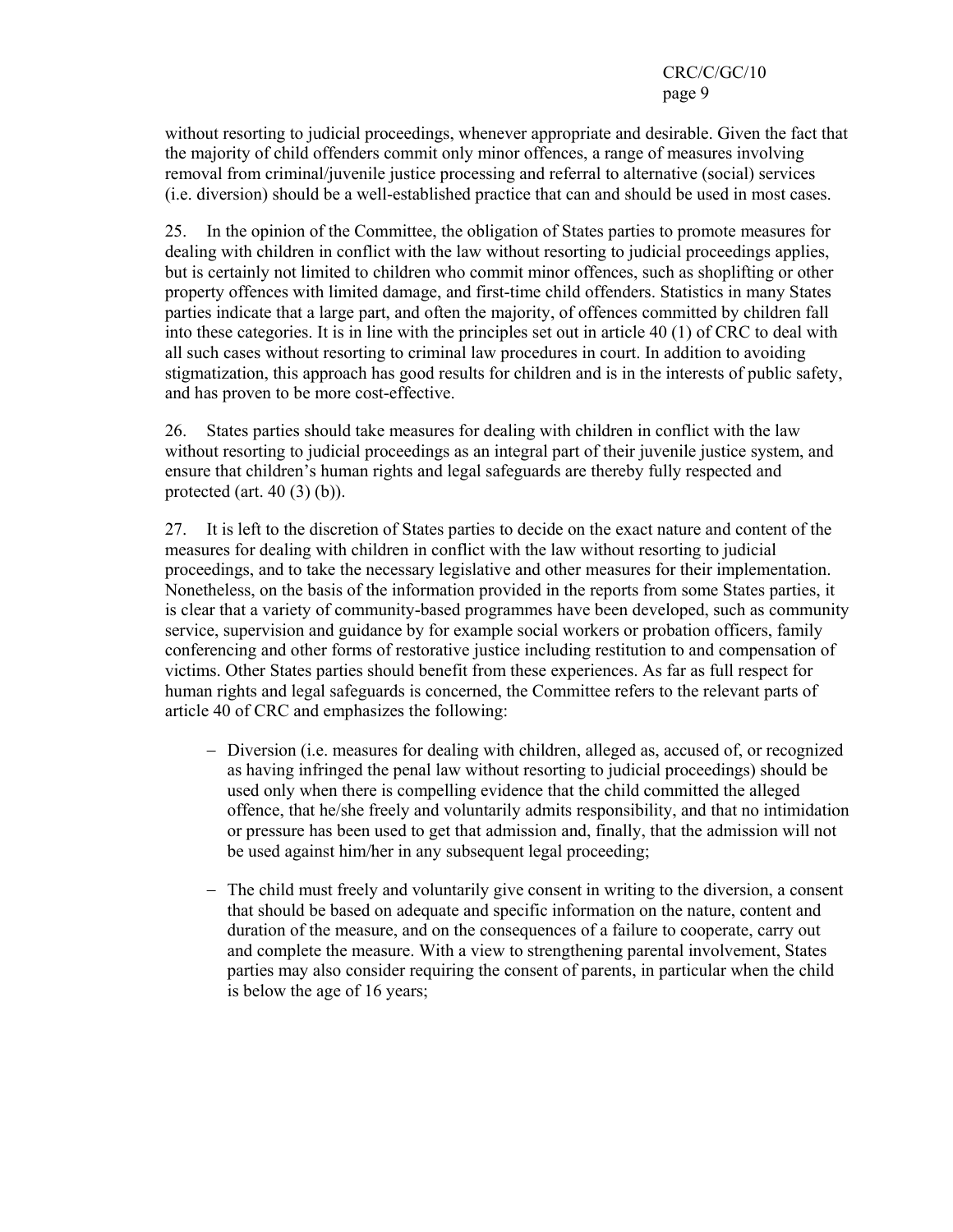- − The law has to contain specific provisions indicating in which cases diversion is possible, and the powers of the police, prosecutors and/or other agencies to make decisions in this regard should be regulated and reviewed, in particular to protect the child from discrimination;
- − The child must be given the opportunity to seek legal or other appropriate assistance on the appropriateness and desirability of the diversion offered by the competent authorities, and on the possibility of review of the measure;
- − The completion of the diversion by the child should result in a definite and final closure of the case. Although confidential records can be kept of diversion for administrative and review purposes, they should not be viewed as "criminal records" and a child who has been previously diverted must not be seen as having a previous conviction. If any registration takes place of this event, access to that information should be given exclusively and for a limited period of time, e.g. for a maximum of one year, to the competent authorities authorized to deal with children in conflict with the law.

#### **Interventions in the context of judicial proceedings**

28. When judicial proceedings are initiated by the competent authority (usually the prosecutor's office), the principles of a fair and just trial must be applied (see section D below). At the same time, the juvenile justice system should provide for ample opportunities to deal with children in conflict with the law by using social and/or educational measures, and to strictly limit the use of deprivation of liberty, and in particular pretrial detention, as a measure of last resort. In the disposition phase of the proceedings, deprivation of liberty must be used only as a measure of last resort and for the shortest appropriate period of time (art. 37 (b)). This means that States parties should have in place a well-trained probation service to allow for the maximum and effective use of measures such as guidance and supervision orders, probation, community monitoring or day report centres, and the possibility of early release from detention.

29. The Committee reminds States parties that, pursuant to article 40 (1) of CRC, reintegration requires that no action may be taken that can hamper the child's full participation in his/her community, such as stigmatization, social isolation, or negative publicity of the child. For a child in conflict with the law to be dealt with in a way that promotes reintegration requires that all actions should support the child becoming a full, constructive member of his/her society.

## **C. Age and children in conflict with the law**

## **The minimum age of criminal responsibility**

30. The reports submitted by States parties show the existence of a wide range of minimum ages of criminal responsibility. They range from a very low level of age 7 or 8 to the commendable high level of age 14 or 16. Quite a few States parties use two minimum ages of criminal responsibility. Children in conflict with the law who at the time of the commission of the crime are at or above the lower minimum age but below the higher minimum age are assumed to be criminally responsible only if they have the required maturity in that regard. The assessment of this maturity is left to the court/judge, often without the requirement of involving a psychological expert, and results in practice in the use of the lower minimum age in cases of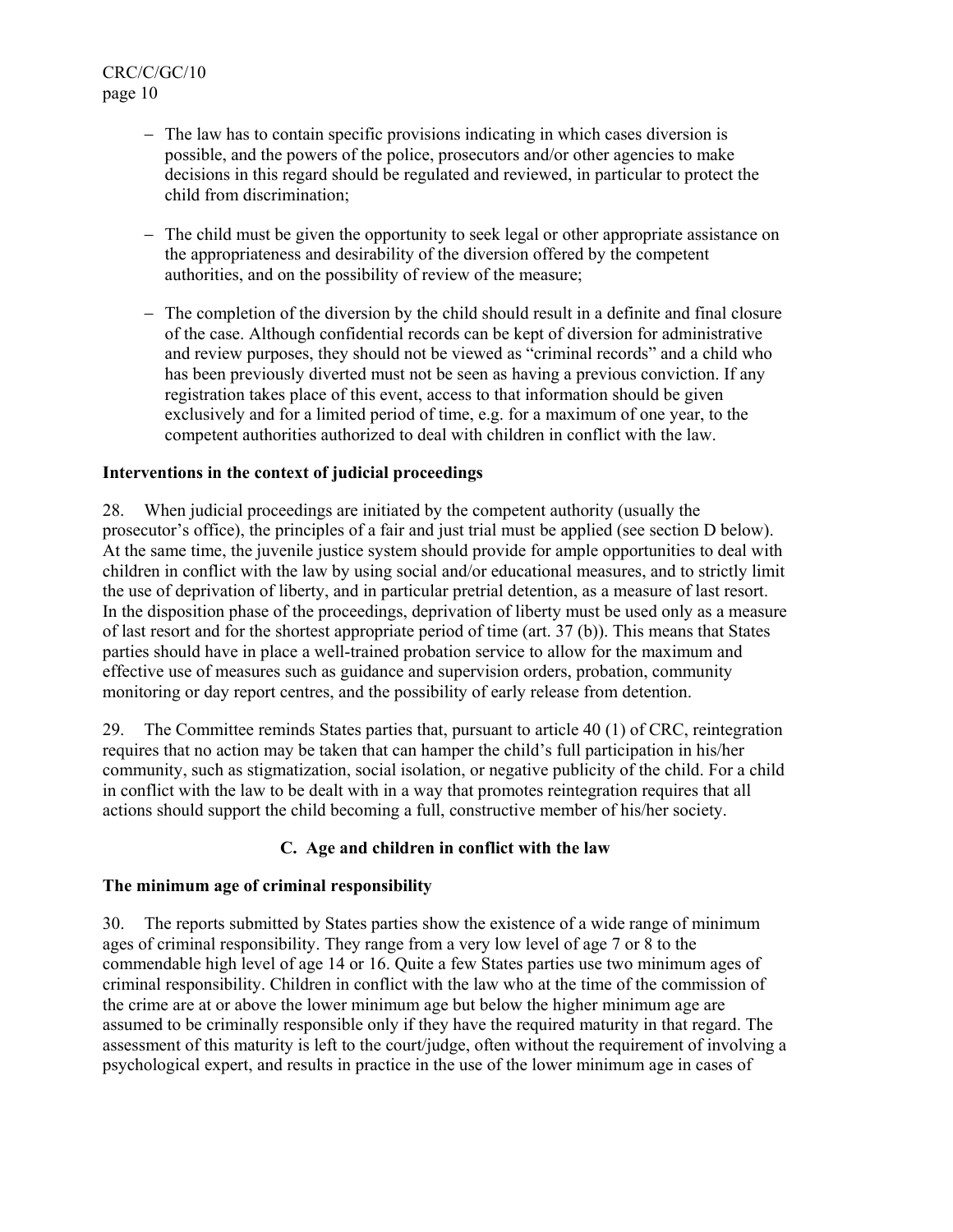serious crimes. The system of two minimum ages is often not only confusing, but leaves much to the discretion of the court/judge and may result in discriminatory practices. In the light of this wide range of minimum ages for criminal responsibility the Committee feels that there is a need to provide the States parties with clear guidance and recommendations regarding the minimum age of criminal responsibility.

31. Article 40 (3) of CRC requires States parties to seek to promote, inter alia, the establishment of a minimum age below which children shall be presumed not to have the capacity to infringe the penal law, but does not mention a specific minimum age in this regard. The committee understands this provision as an obligation for States parties to set a minimum age of criminal responsibility (MACR). This minimum age means the following:

- − Children who commit an offence at an age below that minimum cannot be held responsible in a penal law procedure. Even (very) young children do have the capacity to infringe the penal law but if they commit an offence when below MACR the irrefutable assumption is that they cannot be formally charged and held responsible in a penal law procedure. For these children special protective measures can be taken if necessary in their best interests;
- − Children at or above the MACR at the time of the commission of an offence (or: infringement of the penal law) but younger than 18 years (see also paragraphs 35-38 below) can be formally charged and subject to penal law procedures. But these procedures, including the final outcome, must be in full compliance with the principles and provisions of CRC as elaborated in the present general comment.

32. Rule 4 of the Beijing Rules recommends that the beginning of MACR shall not be fixed at too low an age level, bearing in mind the facts of emotional, mental and intellectual maturity. In line with this rule the Committee has recommended States parties not to set a MACR at a too low level and to increase the existing low MACR to an internationally acceptable level. From these recommendations, it can be concluded that a minimum age of criminal responsibility below the age of 12 years is considered by the Committee not to be internationally acceptable. States parties are encouraged to increase their lower MACR to the age of 12 years as the absolute minimum age and to continue to increase it to a higher age level.

33. At the same time, the Committee urges States parties not to lower their MACR to the age of 12. A higher MACR, for instance 14 or 16 years of age, contributes to a juvenile justice system which, in accordance with article 40 (3) (b) of CRC, deals with children in conflict with the law without resorting to judicial proceedings, providing that the child's human rights and legal safeguards are fully respected. In this regard, States parties should inform the Committee in their reports in specific detail how children below the MACR set in their laws are treated when they are recognized as having infringed the penal law, or are alleged as or accused of having done so, and what kinds of legal safeguards are in place to ensure that their treatment is as fair and just as that of children at or above MACR.

34. The Committee wishes to express its concern about the practice of allowing exceptions to a MACR which permit the use of a lower minimum age of criminal responsibility in cases where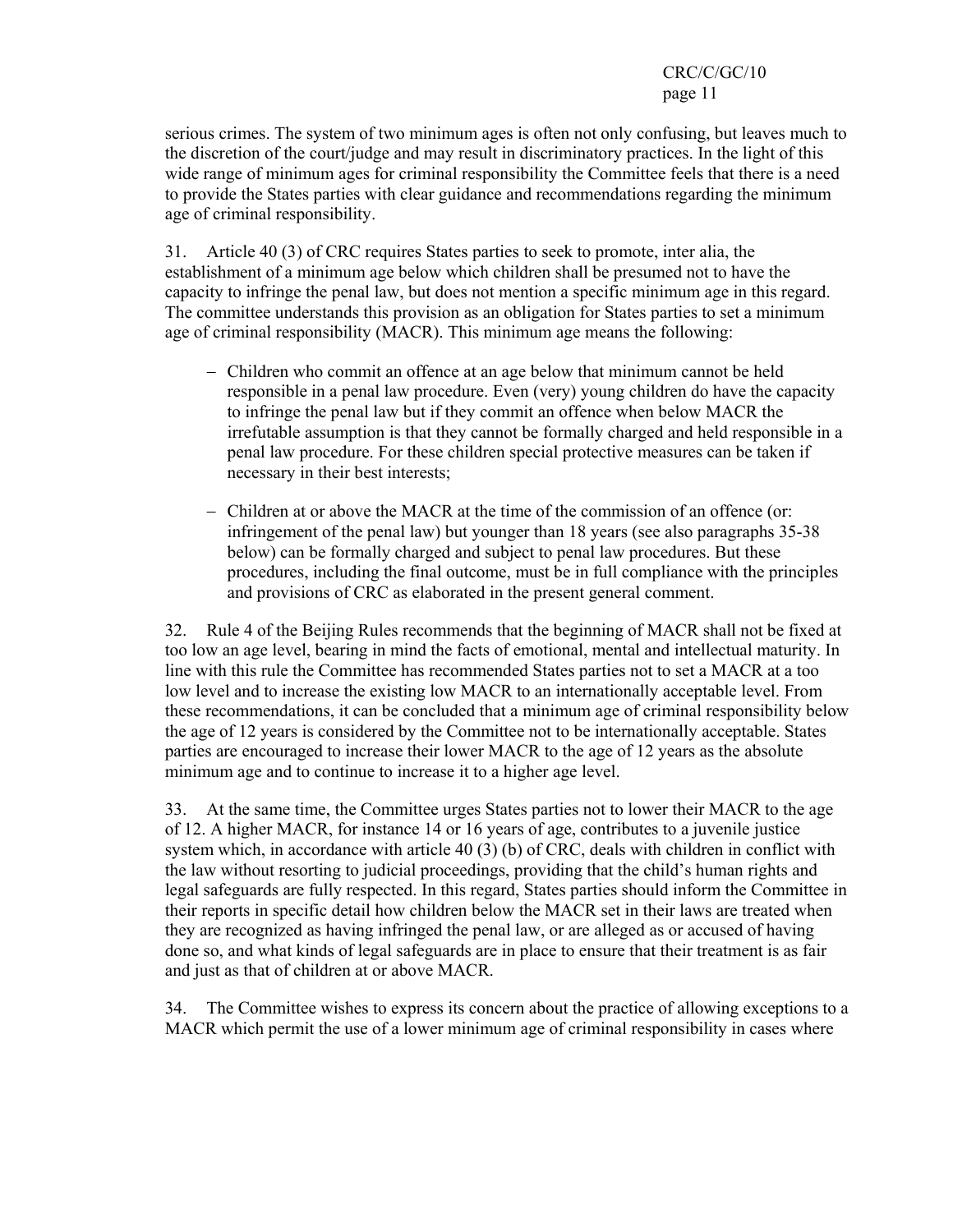the child, for example, is accused of committing a serious offence or where the child is considered mature enough to be held criminally responsible. The Committee strongly recommends that States parties set a MACR that does not allow, by way of exception, the use of a lower age.

35. If there is no proof of age and it cannot be established that the child is at or above the MACR, the child shall not be held criminally responsible (see also paragraph 39 below).

## **The upper age-limit for juvenile justice**

36. The Committee also wishes to draw the attention of States parties to the upper age-limit for the application of the rules of juvenile justice. These special rules - in terms both of special procedural rules and of rules for diversion and special measures - should apply, starting at the MACR set in the country, for all children who, at the time of their alleged commission of an offence (or act punishable under the criminal law), have not yet reached the age of 18 years.

37. The Committee wishes to remind States parties that they have recognized the right of every child alleged as, accused of, or recognized as having infringed the penal law to be treated in accordance with the provisions of article 40 of CRC. This means that every person under the age of 18 years at the time of the alleged commission of an offence must be treated in accordance with the rules of juvenile justice.

38. The Committee, therefore, recommends that those States parties which limit the applicability of their juvenile justice rules to children under the age of 16 (or lower) years, or which allow by way of exception that 16 or 17-year-old children are treated as adult criminals, change their laws with a view to achieving a non-discriminatory full application of their juvenile justice rules to all persons under the age of 18 years. The Committee notes with appreciation that some States parties allow for the application of the rules and regulations of juvenile justice to persons aged 18 and older, usually till the age of 21, either as a general rule or by way of exception.

39. Finally, the Committee wishes to emphasize the fact that it is crucial for the full implementation of article 7 of CRC requiring, inter alia, that every child shall be registered immediately after birth to set age-limits one way or another, which is the case for all States parties. A child without a provable date of birth is extremely vulnerable to all kinds of abuse and injustice regarding the family, work, education and labour, particularly within the juvenile justice system. Every child must be provided with a birth certificate free of charge whenever he/she needs it to prove his/her age. If there is no proof of age, the child is entitled to a reliable medical or social investigation that may establish his/her age and, in the case of conflict or inconclusive evidence, the child shall have the right to the rule of the benefit of the doubt.

## **D. The guarantees for a fair trial**

40. Article 40 (2) of CRC contains an important list of rights and guarantees that are all meant to ensure that every child alleged as or accused of having infringed the penal law receives fair treatment and trial. Most of these guarantees can also be found in article 14 of the International Covenant on Civil and Political Rights (ICCPR), which the Human Rights Committee elaborated and commented on in its general comment No. 13 (1984) (Administration of justice) which is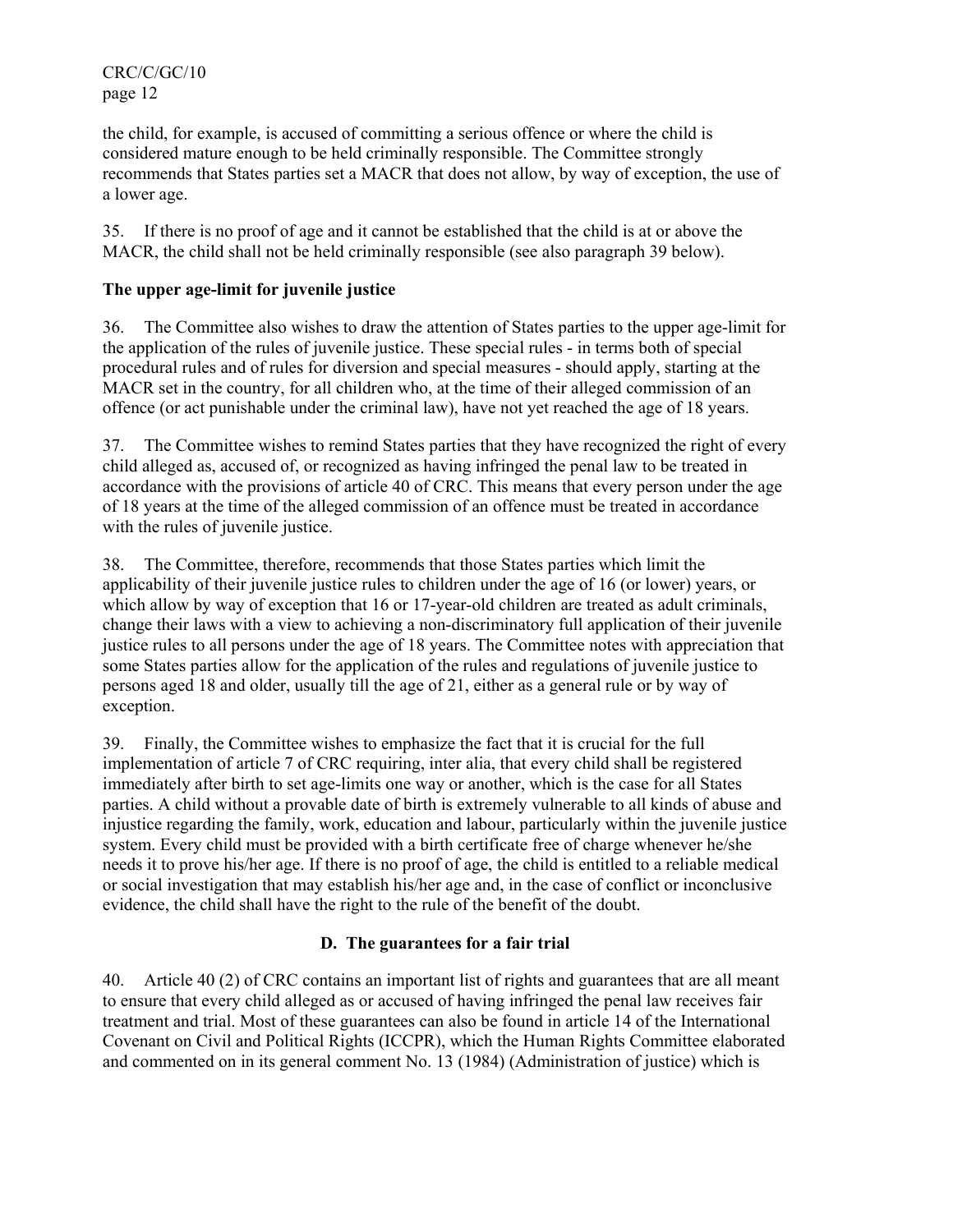currently in the process of being reviewed. However, the implementation of these guarantees for children does have some specific aspects which will be presented in this section. Before doing so, the Committee wishes to emphasize that a key condition for a proper and effective implementation of these rights or guarantees is the quality of the persons involved in the administration of juvenile justice. The training of professionals, such as police officers, prosecutors, legal and other representatives of the child, judges, probation officers, social workers and others is crucial and should take place in a systematic and ongoing manner. These professionals should be well informed about the child's, and particularly about the adolescent's physical, psychological, mental and social development, as well as about the special needs of the most vulnerable children, such as children with disabilities, displaced children, street children, refugee and asylum-seeking children, and children belonging to racial, ethnic, religious, linguistic or other minorities (see paragraphs 6-9 above). Since girls in the juvenile justice system may be easily overlooked because they represent only a small group, special attention must be paid to the particular needs of the girl child, e.g. in relation to prior abuse and special health needs. Professionals and staff should act under all circumstances in a manner consistent with the child's dignity and worth, which reinforces the child's respect for the human rights and fundamental freedoms of others, and which promotes the child's reintegration and his/her assuming a constructive role in society (art. 40 (1)). All the guarantees recognized in article 40 (2), which will be dealt with hereafter, are minimum standards, meaning that States parties can and should try to establish and observe higher standards, e.g. in the areas of legal assistance and the involvement of the child and her/his parents in the judicial process.

#### **No retroactive juvenile justice (art. 40 (2) (a))**

41. Article 40 (2) (a) of CRC affirms that the rule that no one shall be held guilty of any criminal offence on account of any act or omission which did not constitute a criminal offence, under national or international law, at the time it was committed is also applicable to children (see also article 15 of ICCPR). It means that no child can be charged with or sentenced under the penal law for acts or omissions which at the time they were committed were not prohibited under national or international law. In the light of the fact that many States parties have recently strengthened and/or expanded their criminal law provisions to prevent and combat terrorism, the Committee recommends that States parties ensure that these changes do not result in retroactive or unintended punishment of children. The Committee also wishes to remind States parties that the rule that no heavier penalty shall be imposed than the one that was applicable at the time when the criminal offence was committed, as expressed in article 15 of ICCPR, is in the light of article 41 of CRC, applicable to children in the States parties to ICCPR. No child shall be punished with a heavier penalty than the one applicable at the time of his/her infringement of the penal law. But if a change of law after the act provides for a lighter penalty, the child should benefit from this change.

#### **The presumption of innocence (art. 40 (2) (b) (i))**

42. The presumption of innocence is fundamental to the protection of the human rights of children in conflict with the law. It means that the burden of proof of the charge(s) brought against the child is on the prosecution. The child alleged as or accused of having infringed the penal law has the benefit of doubt and is only guilty as charged if these charges have been proven beyond reasonable doubt. The child has the right to be treated in accordance with this presumption and it is the duty of all public authorities or others involved to refrain from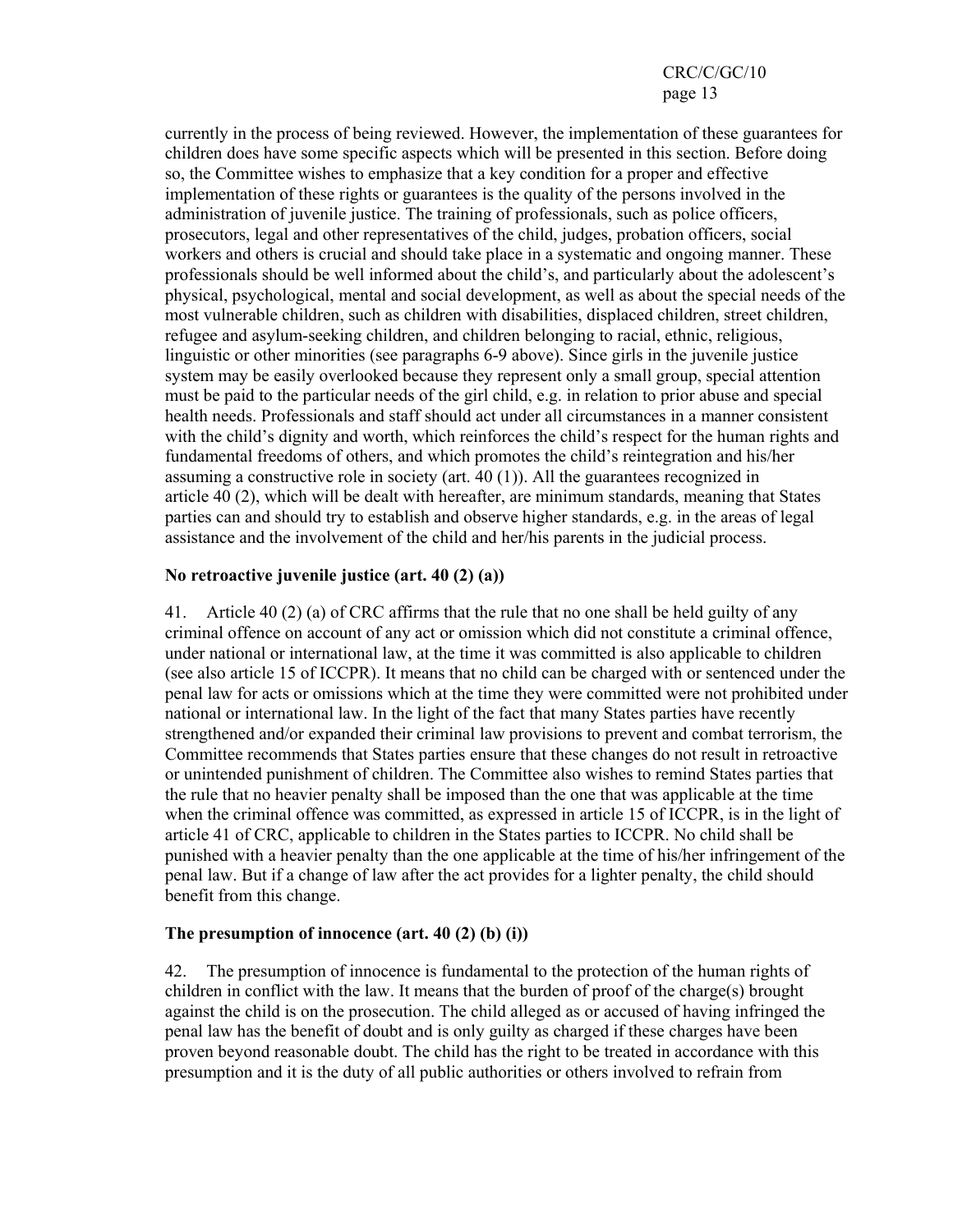prejudging the outcome of the trial. States parties should provide information about child development to ensure that this presumption of innocence is respected in practice. Due to the lack of understanding of the process, immaturity, fear or other reasons, the child may behave in a suspicious manner, but the authorities must not assume that the child is guilty without proof of guilt beyond any reasonable doubt.

## **The right to be heard (art. 12)**

43. Article 12 (2) of CRC requires that a child be provided with the opportunity to be heard in any judicial or administrative proceedings affecting the child, either directly or through a representative or an appropriate body in a manner consistent with the procedural rules of national law.

44. It is obvious that for a child alleged as, accused of, or recognized as having infringed the penal law, the right to be heard is fundamental for a fair trial. It is equally obvious that the child has the right to be heard directly and not only through a representative or an appropriate body if it is in her/his best interests. This right must be fully observed at all stages of the process, starting with pretrial stage when the child has the right to remain silent, as well as the right to be heard by the police, the prosecutor and the investigating judge. But it also applies to the stages of adjudication and of implementation of the imposed measures. In other words, the child must be given the opportunity to express his/her views freely, and those views should be given due weight in accordance with the age and maturity of the child (art. 12 (1)), throughout the juvenile justice process. This means that the child, in order to effectively participate in the proceedings, must be informed not only of the charges (see paragraphs 47-48 below), but also of the juvenile justice process as such and of the possible measures.

45. The child should be given the opportunity to express his/her views concerning the (alternative) measures that may be imposed, and the specific wishes or preferences he/she may have in this regard should be given due weight. Alleging that the child is criminally responsible implies that he/she should be competent and able to effectively participate in the decisions regarding the most appropriate response to allegations of his/her infringement of the penal law (see paragraph 46 below). It goes without saying that the judges involved are responsible for taking the decisions. But to treat the child as a passive object does not recognize his/her rights nor does it contribute to an effective response to his/her behaviour. This also applies to the implementation of the measure(s) imposed. Research shows that an active engagement of the child in this implementation will, in most cases, contribute to a positive result.

## **The right to effective participation in the proceedings (art 40 (2) (b) (iv))**

46. A fair trial requires that the child alleged as or accused of having infringed the penal law be able to effectively participate in the trial, and therefore needs to comprehend the charges, and possible consequences and penalties, in order to direct the legal representative, to challenge witnesses, to provide an account of events, and to make appropriate decisions about evidence, testimony and the measure(s) to be imposed. Article 14 of the Beijing Rules provides that the proceedings should be conducted in an atmosphere of understanding to allow the child to participate and to express himself/herself freely. Taking into account the child's age and maturity may also require modified courtroom procedures and practices.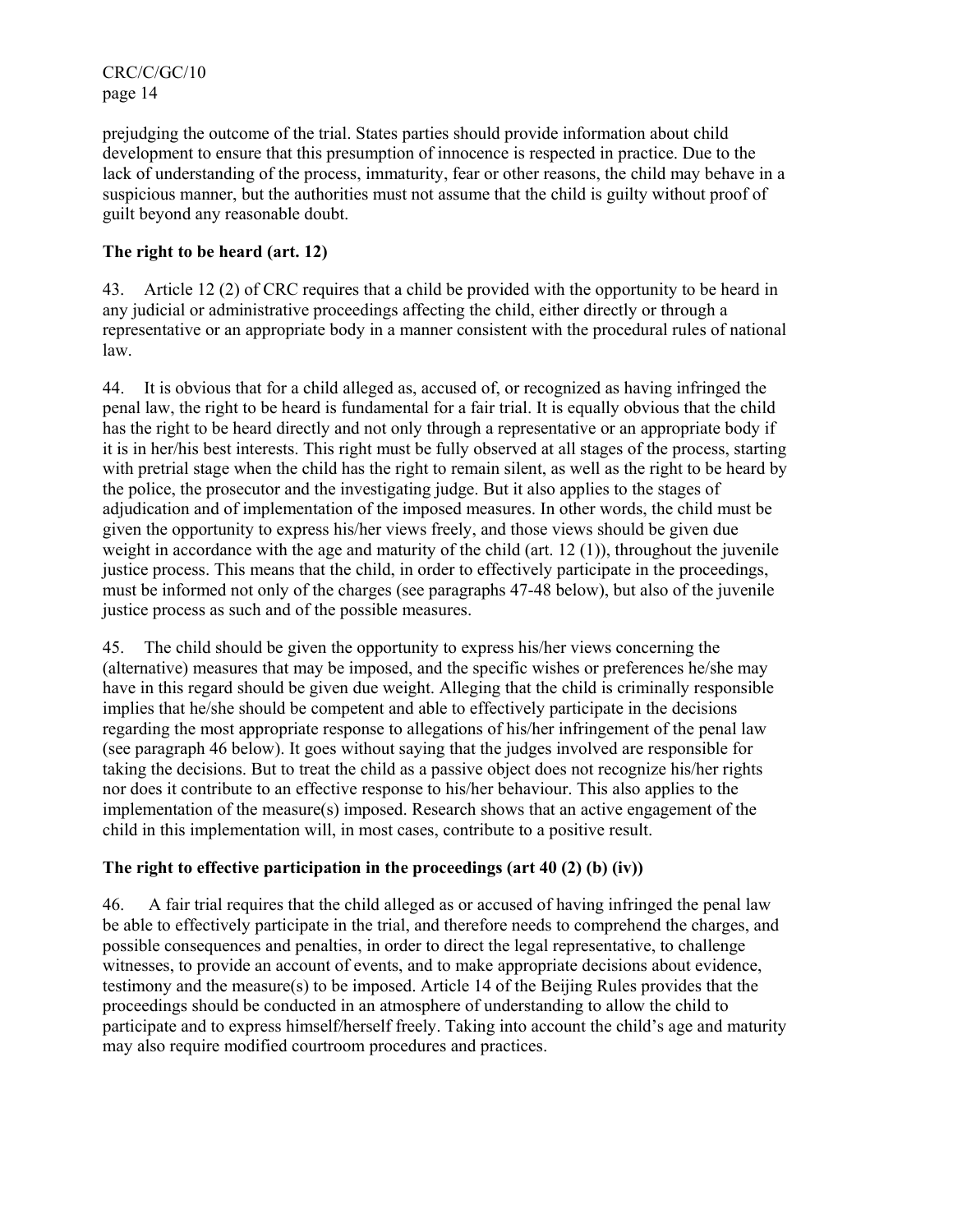#### **Prompt and direct information of the charge(s) (art. 40 (2) (b) (ii))**

47. Every child alleged as or accused of having infringed the penal law has the right to be informed promptly and directly of the charges brought against him/her. Prompt and direct means as soon as possible, and that is when the prosecutor or the judge initially takes procedural steps against the child. But also when the authorities decide to deal with the case without resorting to judicial proceedings, the child must be informed of the charge(s) that may justify this approach. This is part of the requirement of article 40 (3) (b) of CRC that legal safeguards should be fully respected. The child should be informed in a language he/she understands. This may require a presentation of the information in a foreign language but also a "translation" of the formal legal jargon often used in criminal/juvenile charges into a language that the child can understand.

48. Providing the child with an official document is not enough and an oral explanation may often be necessary. The authorities should not leave this to the parents or legal guardians or the child's legal or other assistance. It is the responsibility of the authorities (e.g. police, prosecutor, judge) to make sure that the child understands each charge brought against him/her. The Committee is of the opinion that the provision of this information to the parents or legal guardians should not be an alternative to communicating this information to the child. It is most appropriate if both the child and the parents or legal guardians receive the information in such a way that they can understand the charge(s) and the possible consequences.

#### **Legal or other appropriate assistance (art. 40 (2) (b) (ii))**

49. The child must be guaranteed legal or other appropriate assistance in the preparation and presentation of his/her defence. CRC does require that the child be provided with assistance, which is not necessarily under all circumstances legal but it must be appropriate. It is left to the discretion of States parties to determine how this assistance is provided but it should be free of charge. The Committee recommends the State parties provide as much as possible for adequate trained legal assistance, such as expert lawyers or paralegal professionals. Other appropriate assistance is possible (e.g. social worker), but that person must have sufficient knowledge and understanding of the various legal aspects of the process of juvenile justice and must be trained to work with children in conflict with the law.

50. As required by article 14 (3) (b) of ICCPR, the child and his/her assistant must have adequate time and facilities for the preparation of his/her defence. Communications between the child and his/her assistance, either in writing or orally, should take place under such conditions that the confidentiality of such communications is fully respected in accordance with the guarantee provided for in article 40 (2) (b) (vii) of CRC, and the right of the child to be protected against interference with his/her privacy and correspondence (art. 16 of CRC). A number of States parties have made reservations regarding this guarantee (art. 40 (2) (b) (ii) of CRC), apparently assuming that it requires exclusively the provision of legal assistance and therefore by a lawyer. That is not the case and such reservations can and should be withdrawn.

#### **Decisions without delay and with involvement of parents (art. 40 (2) (b) (iii))**

51. Internationally there is a consensus that for children in conflict with the law the time between the commission of the offence and the final response to this act should be as short as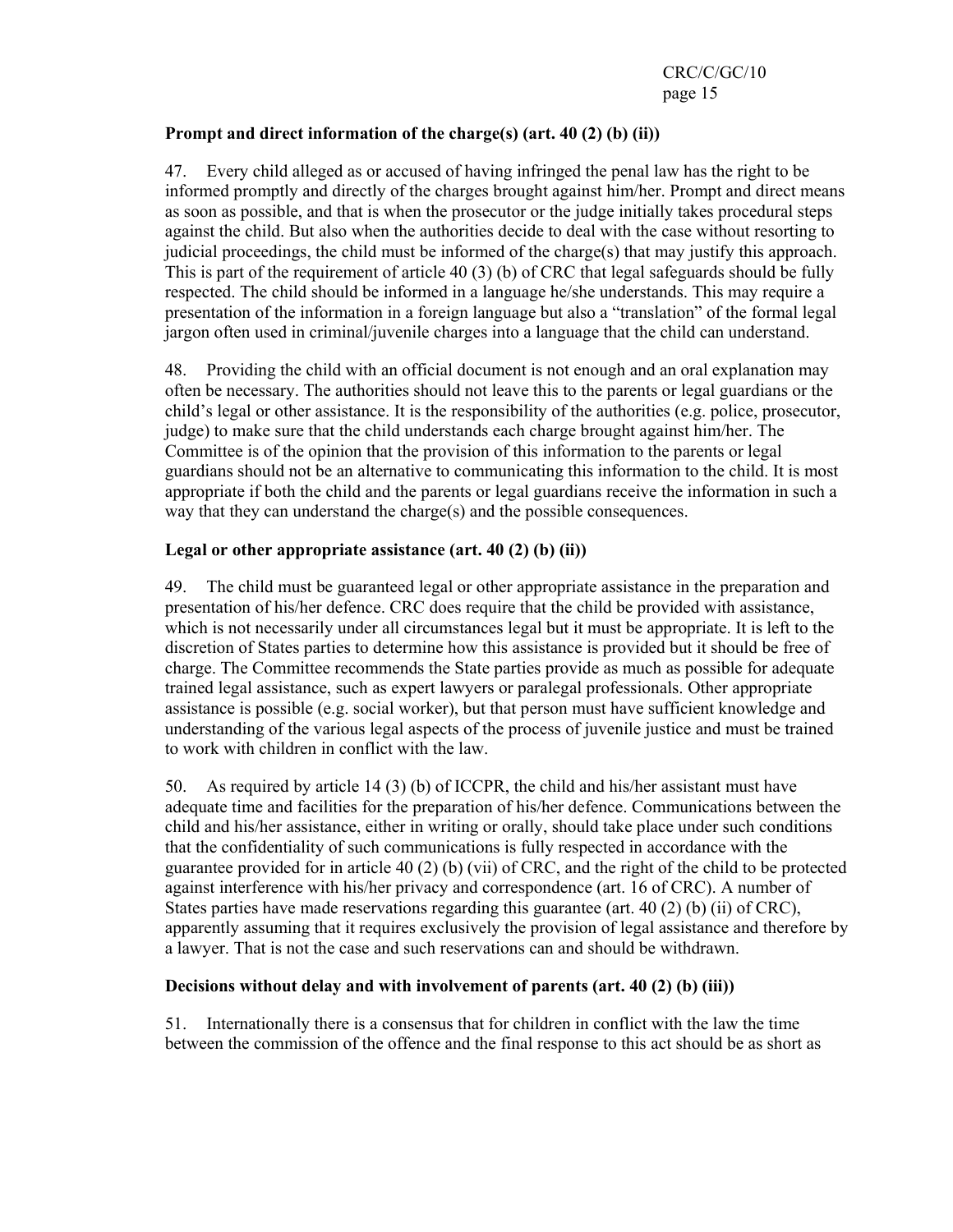possible. The longer this period, the more likely it is that the response loses its desired positive, pedagogical impact, and the more the child will be stigmatized. In this regard, the Committee also refers to article 37 (d) of CRC, where the child deprived of liberty has the right to a prompt decision on his/her action to challenge the legality of the deprivation of his/her liberty. The term "prompt" is even stronger - and justifiably so given the seriousness of deprivation of liberty than the term "without delay" (art. 40 (2) (b) (iii) of CRC), which is stronger than the term "without undue delay" of article 14 (3) (c) of ICCPR.

52. The Committee recommends that the States parties set and implement time limits for the period between the commission of the offence and the completion of the police investigation, the decision of the prosecutor (or other competent body) to bring charges against the child, and the final adjudication and decision by the court or other competent judicial body. These time limits should be much shorter than those set for adults. But at the same time, decisions without delay should be the result of a process in which the human rights of the child and legal safeguards are fully respected. In this decision-making process without delay, the legal or other appropriate assistance must be present. This presence should not be limited to the trial before the court or other judicial body, but also applies to all other stages of the process, beginning with the interviewing (interrogation) of the child by the police.

53. Parents or legal guardians should also be present at the proceedings because they can provide general psychological and emotional assistance to the child. The presence of parents does not mean that parents can act in defence of the child or be involved in the decision-making process. However, the judge or competent authority may decide, at the request of the child or of his/her legal or other appropriate assistance or because it is not in the best interests of the child (art. 3 of CRC), to limit, restrict or exclude the presence of the parents from the proceedings.

54. The Committee recommends that States parties explicitly provide by law for the maximum possible involvement of parents or legal guardians in the proceedings against the child. This involvement shall in general contribute to an effective response to the child's infringement of the penal law. To promote parental involvement, parents must be notified of the apprehension of their child as soon as possible.

55. At the same time, the Committee regrets the trend in some countries to introduce the punishment of parents for the offences committed by their children. Civil liability for the damage caused by the child's act can, in some limited cases, be appropriate, in particular for the younger children (e.g. below 16 years of age). But criminalizing parents of children in conflict with the law will most likely not contribute to their becoming active partners in the social reintegration of their child.

## **Freedom from compulsory self-incrimination (art. 40 (2) (b) (iii))**

56. In line with article 14 (3) (g) of ICCPR, CRC requires that a child be not compelled to give testimony or to confess or acknowledge guilt. This means in the first place - and self-evidently that torture, cruel, inhuman or degrading treatment in order to extract an admission or a confession constitutes a grave violation of the rights of the child (art. 37 (a) of CRC) and is wholly unacceptable. No such admission or confession can be admissible as evidence (article 15 of the Convention against Torture and Other Cruel, Inhuman or Degrading Treatment or Punishment).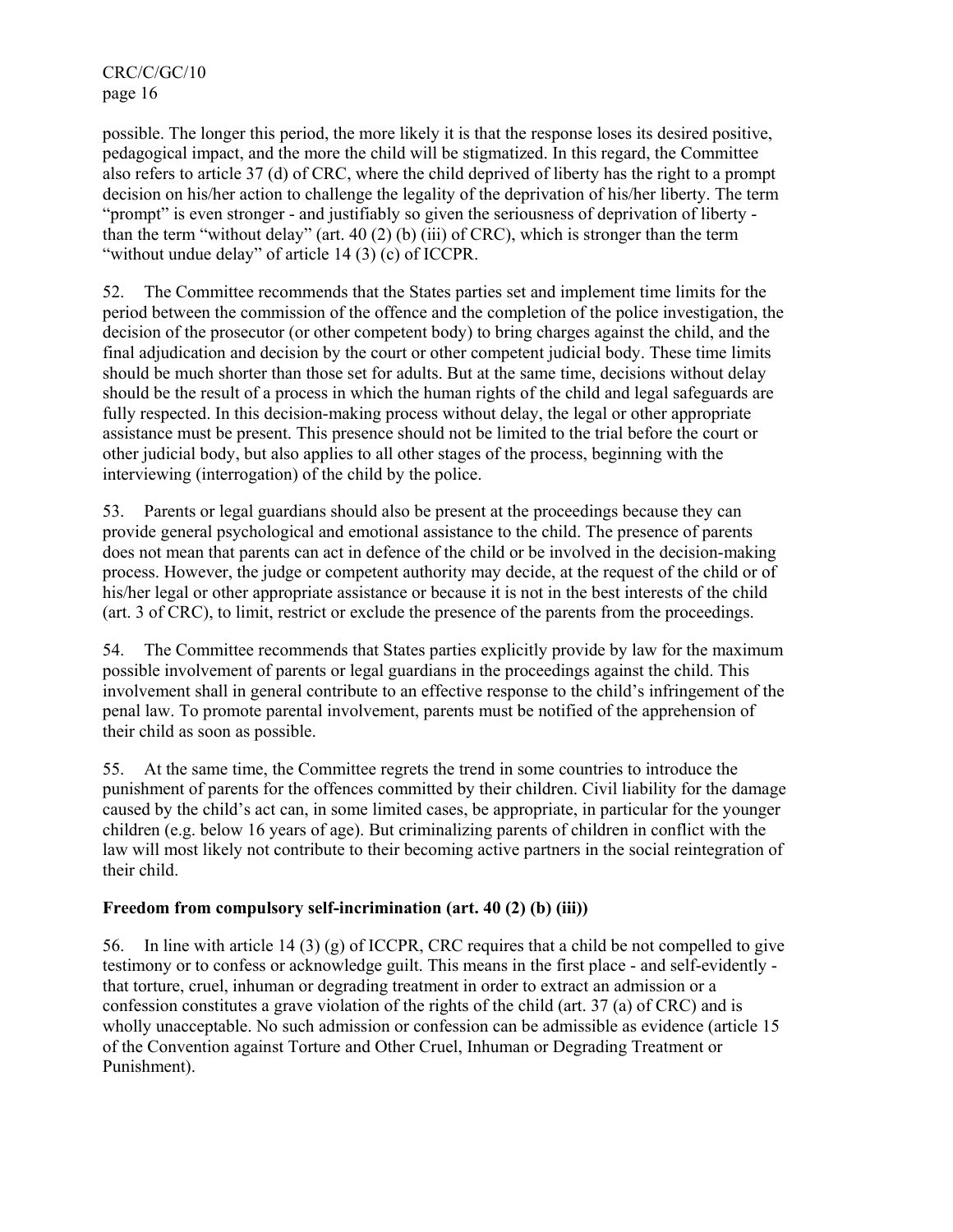57. There are many other less violent ways to coerce or to lead the child to a confession or a self-incriminatory testimony. The term "compelled" should be interpreted in a broad manner and not be limited to physical force or other clear violations of human rights. The age of the child, the child's development, the length of the interrogation, the child's lack of understanding, the fear of unknown consequences or of a suggested possibility of imprisonment may lead him/her to a confession that is not true. That may become even more likely if rewards are promised such as: "You can go home as soon as you have given us the true story", or lighter sanctions or release are promised.

58. The child being questioned must have access to a legal or other appropriate representative, and must be able to request the presence of his/her parent(s) during questioning. There must be independent scrutiny of the methods of interrogation to ensure that the evidence is voluntary and not coerced, given the totality of the circumstances, and is reliable. The court or other judicial body, when considering the voluntary nature and reliability of an admission or confession by a child, must take into account the age of the child, the length of custody and interrogation, and the presence of legal or other counsel, parent(s), or independent representatives of the child. Police officers and other investigating authorities should be well trained to avoid interrogation techniques and practices that result in coerced or unreliable confessions or testimonies.

## **Presence and examination of witnesses (art. 40 (2) (b) (iv))**

59. The guarantee in article 40 (2) (b) (iv) of CRC underscores that the principle of equality of arms (i.e. under conditions of equality or parity between defence and prosecution) should be observed in the administration of juvenile justice. The term "to examine or to have examined" refers to the fact that there are distinctions in the legal systems, particularly between the accusatorial and inquisitorial trials. In the latter, the defendant is often allowed to examine witnesses although he/she rarely uses this right, leaving examination of the witnesses to the lawyer or, in the case of children, to another appropriate body. However, it remains important that the lawyer or other representative informs the child of the possibility to examine witnesses and to allow him/her to express his/her views in that regard, views which should be given due weight in accordance with the age and maturity of the child (art. 12).

## **The right to appeal (art. 40 (2) (b) (v))**

60. The child has the right to appeal against the decision by which he is found guilty of the charge(s) brought against him/her and against the measures imposed as a consequence of this guilty verdict. This appeal should be decided by a higher, competent, independent and impartial authority or judicial body, in other words, a body that meets the same standards and requirements as the one that dealt with the case in the first instance. This guarantee is similar to the one expressed in article 14 (5) of ICCPR. This right of appeal is not limited to the most serious offences.

61. This seems to be the reason why quite a few States parties have made reservations regarding this provision in order to limit this right of appeal by the child to the more serious offences and/or imprisonment sentences. The Committee reminds States parties to the ICCPR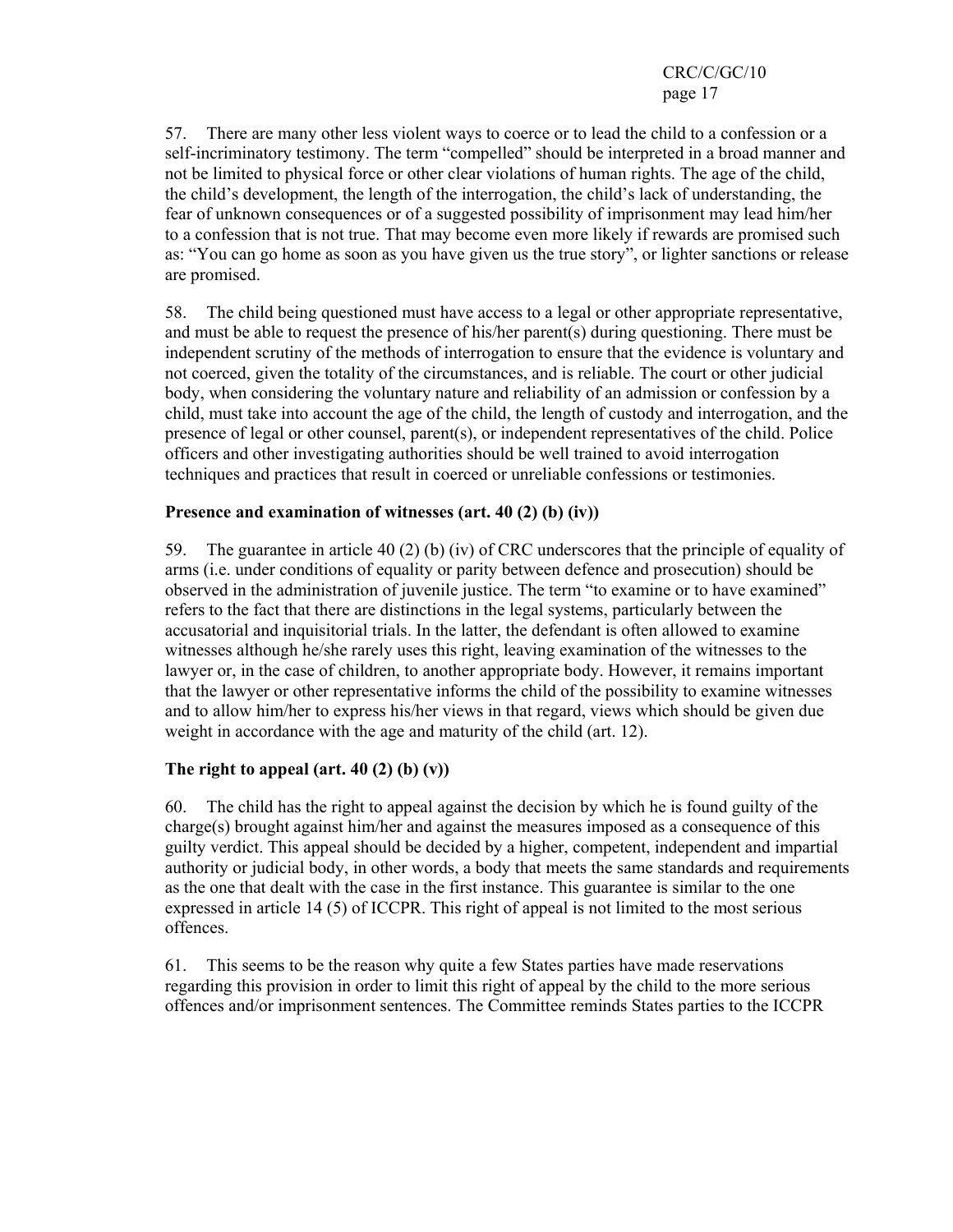that a similar provision is made in article 14 (5) of the Covenant. In the light of article 41 of CRC, it means that this article should provide every adjudicated child with the right to appeal. The Committee recommends that the States parties withdraw their reservations to the provision in article 40 (2) (b)  $(v)$ .

## **Free assistance of an interpreter (art. 40 (2) (vi))**

62. If a child cannot understand or speak the language used by the juvenile justice system, he/she has the right to get free assistance of an interpreter. This assistance should not be limited to the court trial but should also be available at all stages of the juvenile justice process. It is also important that the interpreter has been trained to work with children, because the use and understanding of their mother tongue might be different from that of adults. Lack of knowledge and/or experience in that regard may impede the child's full understanding of the questions raised, and interfere with the right to a fair trial and to effective participation. The condition starting with "if", "if the child cannot understand or speak the language used", means that a child of a foreign or ethnic origin for example, who - besides his/her mother tongue - understands and speaks the official language, does not have to be provided with the free assistance of an interpreter.

63. The Committee also wishes to draw the attention of States parties to children with speech impairment or other disabilities. In line with the spirit of article 40 (2) (vi), and in accordance with the special protection measures provided to children with disabilities in article 23, the Committee recommends that States parties ensure that children with speech impairment or other disabilities are provided with adequate and effective assistance by well-trained professionals, e.g. in sign language, in case they are subject to the juvenile justice process (see also in this regard general comment No. 9 (The rights of children with disabilities) of the Committee on the Rights of the Child.

# **Full respect of privacy (arts. 16 and 40 (2) (b) (vii))**

64. The right of a child to have his/her privacy fully respected during all stages of the proceedings reflects the right to protection of privacy enshrined in article 16 of CRC. "All stages of the proceedings" includes from the initial contact with law enforcement (e.g. a request for information and identification) up until the final decision by a competent authority, or release from supervision, custody or deprivation of liberty. In this particular context, it is meant to avoid harm caused by undue publicity or by the process of labelling. No information shall be published that may lead to the identification of a child offender because of its effect of stigmatization, and possible impact on his/her ability to have access to education, work, housing or to be safe. It means that a public authority should be very reluctant with press releases related to offences allegedly committed by children and limit them to very exceptional cases. They must take measures to guarantee that children are not identifiable via these press releases. Journalists who violate the right to privacy of a child in conflict with the law should be sanctioned with disciplinary and when necessary (e.g. in case of recidivism) with penal law sanctions.

65. In order to protect the privacy of the child, most States parties have as a rule - sometimes with the possibility of exceptions - that the court or other hearings of a child accused of an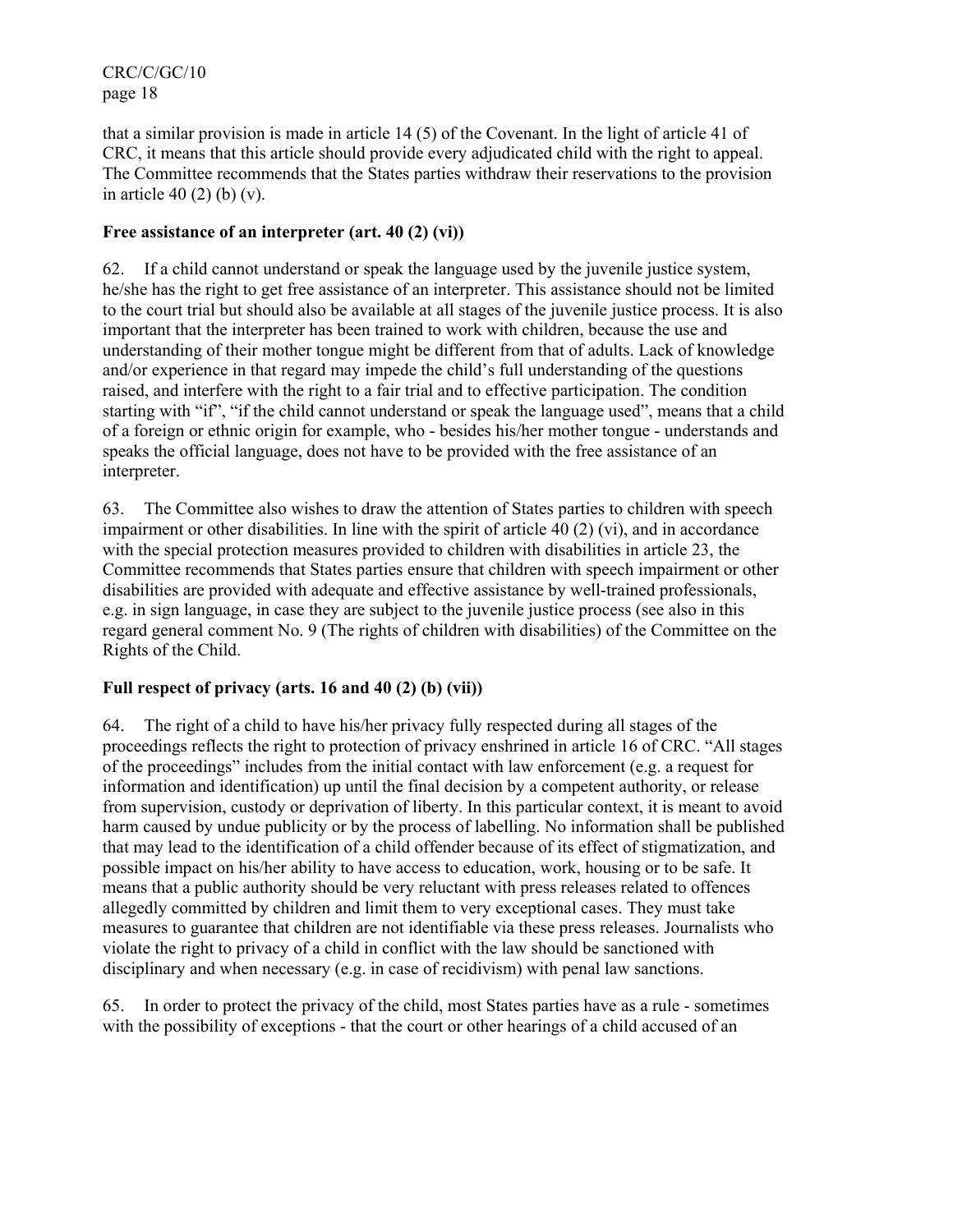infringement of the penal law should take place behind closed doors. This rule allows for the presence of experts or other professionals with a special permission of the court. Public hearings in juvenile justice should only be possible in well-defined cases and at the written decision of the court. Such a decision should be open for appeal by the child.

66. The Committee recommends that all States parties introduce the rule that court and other hearings of a child in conflict with the law be conducted behind closed doors. Exceptions to this rule should be very limited and clearly stated in the law. The verdict/sentence should be pronounced in public at a court session in such a way that the identity of the child is not revealed. The right to privacy (art. 16) requires all professionals involved in the implementation of the measures taken by the court or another competent authority to keep all information that may result in the identification of the child confidential in all their external contacts. Furthermore, the right to privacy also means that the records of child offenders should be kept strictly confidential and closed to third parties except for those directly involved in the investigation and adjudication of, and the ruling on, the case. With a view to avoiding stigmatization and/or prejudgements, records of child offenders should not be used in adult proceedings in subsequent cases involving the same offender (see the Beijing Rules, rules 21.1 and 21.2), or to enhance such future sentencing.

67. The Committee also recommends that the States parties introduce rules which would allow for an automatic removal from the criminal records of the name of the child who committed an offence upon reaching the age of 18, or for certain limited, serious offences where removal is possible at the request of the child, if necessary under certain conditions (e.g. not having committed an offence within two years after the last conviction).

## **E. Measures (see also chapter IV, section B, above)**

## **Pretrial alternatives**

68. The decision to initiate a formal criminal law procedure does not necessarily mean that this procedure must be completed with a formal court sentence for a child. In line with the observations made above in section B, the Committee wishes to emphasize that the competent authorities - in most States the office of the public prosecutor - should continuously explore the possibilities of alternatives to a court conviction. In other words, efforts to achieve an appropriate conclusion of the case by offering measures like the ones mentioned above in section B should continue. The nature and duration of these measures offered by the prosecution may be more demanding, and legal or other appropriate assistance for the child is then necessary. The performance of such a measure should be presented to the child as a way to suspend the formal criminal/juvenile law procedure, which will be terminated if the measure has been carried out in a satisfactory manner.

69. In this process of offering alternatives to a court conviction at the level of the prosecutor, the child's human rights and legal safeguards should be fully respected. In this regard, the Committee refers to the recommendations set out in paragraph 27 above, which equally apply here.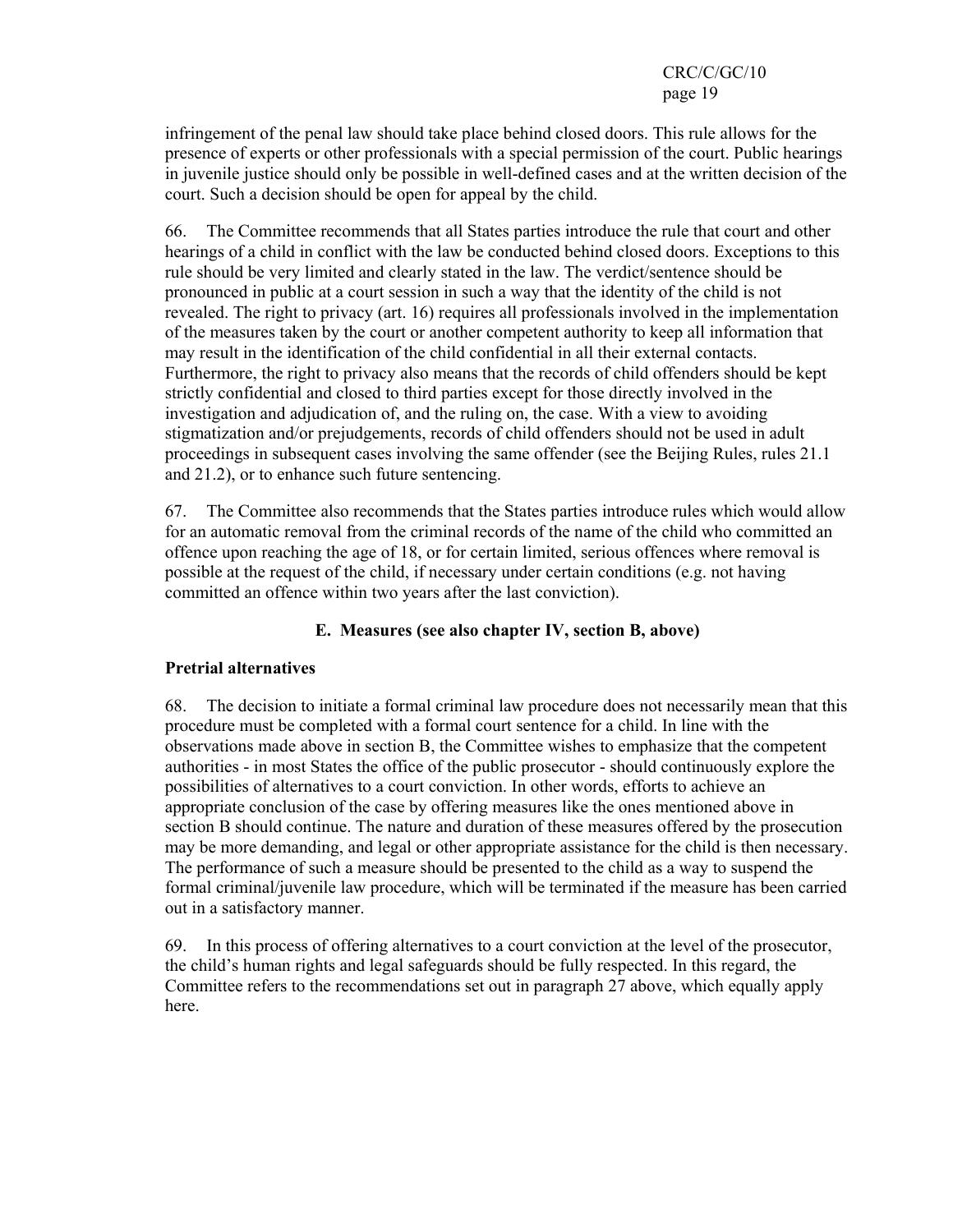## **Dispositions by the juvenile court/judge**

70. After a fair and just trial in full compliance with article 40 of CRC (see chapter IV, section D, above), a decision is made regarding the measures which should be imposed on the child found guilty of the alleged offence(s). The laws must provide the court/judge, or other competent, independent and impartial authority or judicial body, with a wide variety of possible alternatives to institutional care and deprivation of liberty, which are listed in a non-exhaustive manner in article 40 (4) of CRC, to assure that deprivation of liberty be used only as a measure of last resort and for the shortest possible period of time (art. 37 (b) of CRC).

71. The Committee wishes to emphasize that the reaction to an offence should always be in proportion not only to the circumstances and the gravity of the offence, but also to the age, lesser culpability, circumstances and needs of the child, as well as to the various and particularly long-term needs of the society. A strictly punitive approach is not in accordance with the leading principles for juvenile justice spelled out in article 40 (1) of CRC (see paragraphs 5-14 above). The Committee reiterates that corporal punishment as a sanction is a violation of these principles as well as of article 37 which prohibits all forms of cruel, inhuman and degrading treatment or punishment (see also the Committee's general comment No. 8 (2006) (The right of the child to protection from corporal punishment and other cruel or degrading forms of punishment)). In cases of severe offences by children, measures proportionate to the circumstances of the offender and to the gravity of the offence may be considered, including considerations of the need of public safety and sanctions. In the case of children, such considerations must always be outweighed by the need to safeguard the well-being and the best interests of the child and to promote his/her reintegration.

72. The Committee notes that if a penal disposition is linked to the age of a child, and there is conflicting, inconclusive or uncertain evidence of the child's age, he/she shall have the right to the rule of the benefit of the doubt (see also paragraphs 35 and 39 above).

73. As far as alternatives to deprivation of liberty/institutional care are concerned, there is a wide range of experience with the use and implementation of such measures. States parties should benefit from this experience, and develop and implement these alternatives by adjusting them to their own culture and tradition. It goes without saying that measures amounting to forced labour or to torture or inhuman and degrading treatment must be explicitly prohibited, and those responsible for such illegal practices should be brought to justice.

74. After these general remarks, the Committee wishes to draw attention to the measures prohibited under article 37 (a) of CRC, and to deprivation of liberty.

## **Prohibition of the death penalty**

75. Article 37 (a) of CRC reaffirms the internationally accepted standard (see for example article 6 (5) of ICCPR) that the death penalty cannot be imposed for a crime committed by a person who at that time was under 18 years of age. Although the text is clear, there are States parties that assume that the rule only prohibits the execution of persons below the age of 18 years. However, under this rule the explicit and decisive criteria is the age at the time of the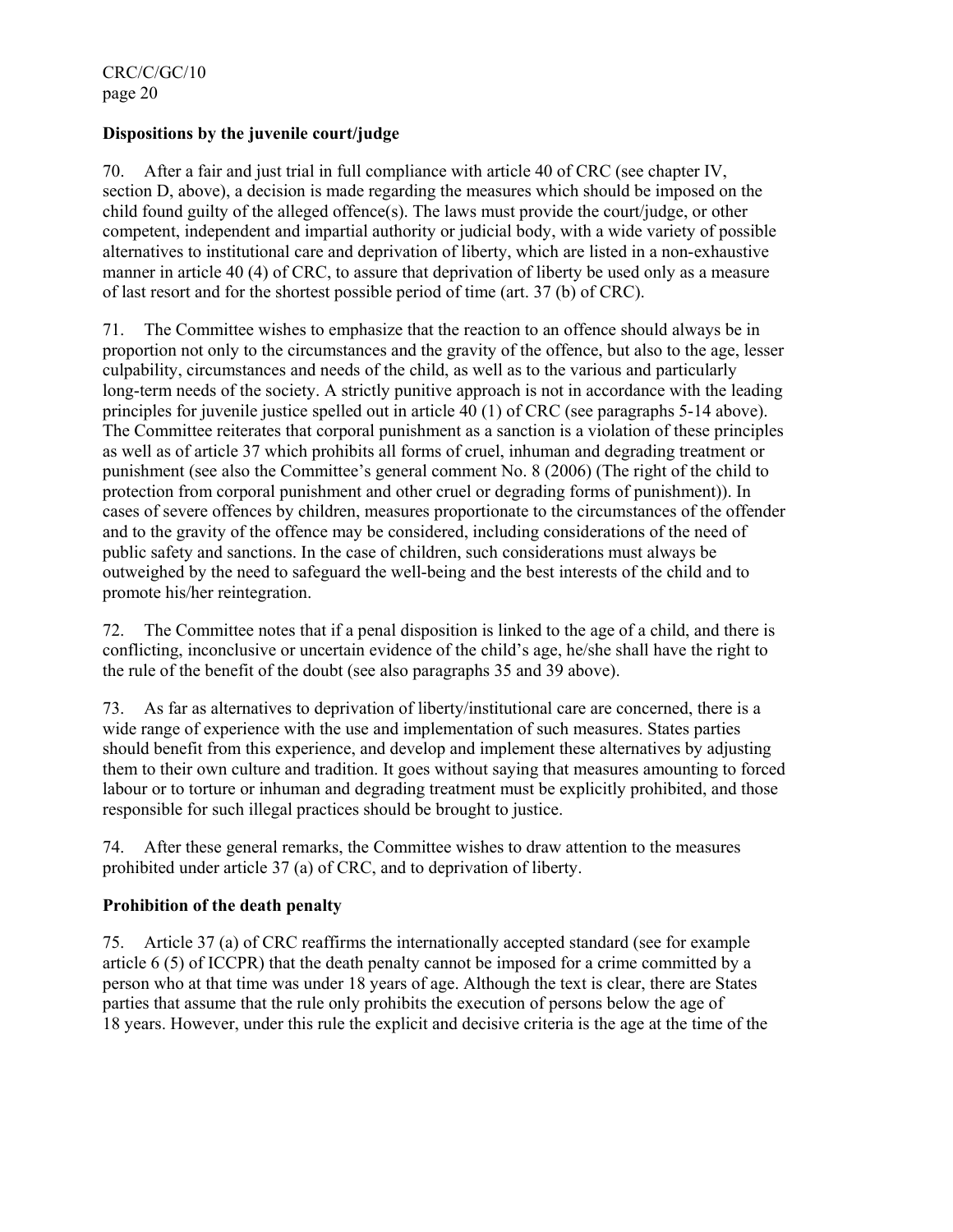commission of the offence. It means that a death penalty may not be imposed for a crime committed by a person under 18 regardless of his/her age at the time of the trial or sentencing or of the execution of the sanction.

76. The Committee recommends the few States parties that have not done so yet to abolish the death penalty for all offences committed by persons below the age of 18 years and to suspend the execution of all death sentences for those persons till the necessary legislative measures abolishing the death penalty for children have been fully enacted. The imposed death penalty should be changed to a sanction that is in full conformity with CRC.

#### **No life imprisonment without parole**

77. No child who was under the age of 18 at the time he or she committed an offence should be sentenced to life without the possibility of release or parole. For all sentences imposed upon children the possibility of release should be realistic and regularly considered. In this regard, the Committee refers to article 25 of CRC providing the right to periodic review for all children placed for the purpose of care, protection or treatment. The Committee reminds the States parties which do sentence children to life imprisonment with the possibility of release or parole that this sanction must fully comply with and strive for the realization of the aims of juvenile justice enshrined in article 40 (1) of CRC. This means inter alia that the child sentenced to this imprisonment should receive education, treatment, and care aiming at his/her release, reintegration and ability to assume a constructive role in society. This also requires a regular review of the child's development and progress in order to decide on his/her possible release. Given the likelihood that a life imprisonment of a child will make it very difficult, if not impossible, to achieve the aims of juvenile justice despite the possibility of release, the Committee strongly recommends the States parties to abolish all forms of life imprisonment for offences committed by persons under the age of 18.

## **F. Deprivation of liberty, including pretrial detention and post-trial incarceration**

78. Article 37 of CRC contains the leading principles for the use of deprivation of liberty, the procedural rights of every child deprived of liberty, and provisions concerning the treatment of and conditions for children deprived of their liberty.

## **Basic principles**

79. The leading principles for the use of deprivation of liberty are: (a) the arrest, detention or imprisonment of a child shall be in conformity with the law and shall be used only as a measure of last resort and for the shortest appropriate period of time; and (b) no child shall be deprived of his/her liberty unlawfully or arbitrarily.

80. The Committee notes with concern that, in many countries, children languish in pretrial detention for months or even years, which constitutes a grave violation of article 37 (b) of CRC. An effective package of alternatives must be available (see chapter IV, section B, above), for the States parties to realize their obligation under article 37 (b) of CRC to use deprivation of liberty only as a measure of last resort. The use of these alternatives must be carefully structured to reduce the use of pretrial detention as well, rather than "widening the net" of sanctioned children. In addition, the States parties should take adequate legislative and other measures to reduce the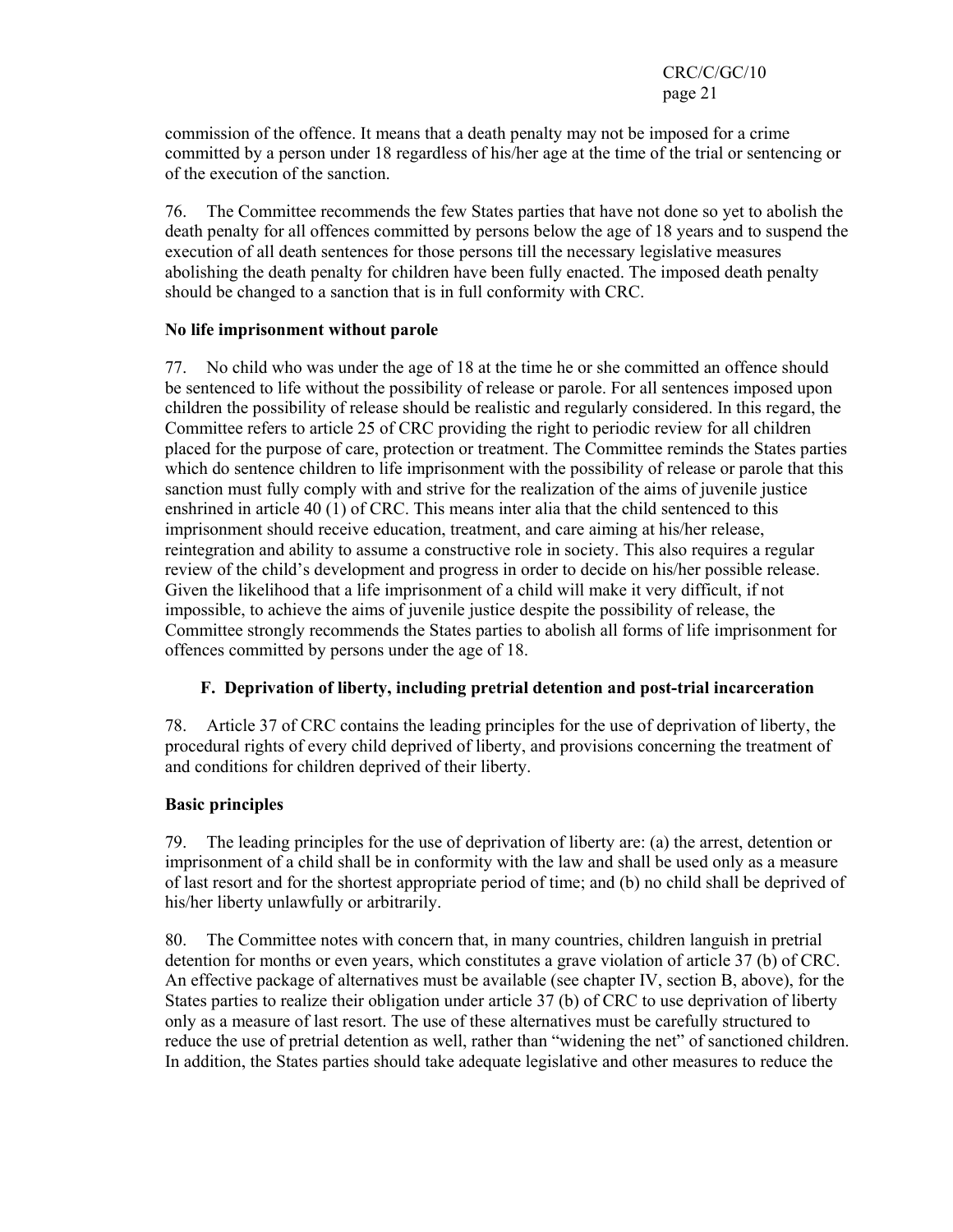use of pretrial detention. Use of pretrial detention as a punishment violates the presumption of innocence. The law should clearly state the conditions that are required to determine whether to place or keep a child in pretrial detention, in particular to ensure his/her appearance at the court proceedings, and whether he/she is an immediate danger to himself/herself or others. The duration of pretrial detention should be limited by law and be subject to regular review.

81. The Committee recommends that the State parties ensure that a child can be released from pretrial detention as soon as possible, and if necessary under certain conditions. Decisions regarding pretrial detention, including its duration, should be made by a competent, independent and impartial authority or a judicial body, and the child should be provided with legal or other appropriate assistance.

## **Procedural rights (art. 37 (d))**

82. Every child deprived of his/her liberty has the right to prompt access to legal and other appropriate assistance, as well as the right to challenge the legality of the deprivation of his/her liberty before a court or other competent, independent and impartial authority, and to a prompt decision on any such action.

83. Every child arrested and deprived of his/her liberty should be brought before a competent authority to examine the legality of (the continuation of) this deprivation of liberty within 24 hours. The Committee also recommends that the States parties ensure by strict legal provisions that the legality of a pretrial detention is reviewed regularly, preferably every two weeks. In case a conditional release of the child, e.g. by applying alternative measures, is not possible, the child should be formally charged with the alleged offences and be brought before a court or other competent, independent and impartial authority or judicial body, not later than 30 days after his/her pretrial detention takes effect. The Committee, conscious of the practice of adjourning court hearings, often more than once, urges the States parties to introduce the legal provisions necessary to ensure that the court/juvenile judge or other competent body makes a final decision on the charges not later than six months after they have been presented.

84. The right to challenge the legality of the deprivation of liberty includes not only the right to appeal, but also the right to access the court, or other competent, independent and impartial authority or judicial body, in cases where the deprivation of liberty is an administrative decision (e.g. the police, the prosecutor and other competent authority). The right to a prompt decision means that a decision must be rendered as soon as possible, e.g. within or not later than two weeks after the challenge is made.

## **Treatment and conditions (art. 37 (c))**

85. Every child deprived of liberty shall be separated from adults. A child deprived of his/her liberty shall not be placed in an adult prison or other facility for adults. There is abundant evidence that the placement of children in adult prisons or jails compromises their basic safety, well-being, and their future ability to remain free of crime and to reintegrate. The permitted exception to the separation of children from adults stated in article 37 (c) of CRC, "unless it is considered in the child's best interests not to do so", should be interpreted narrowly; the child's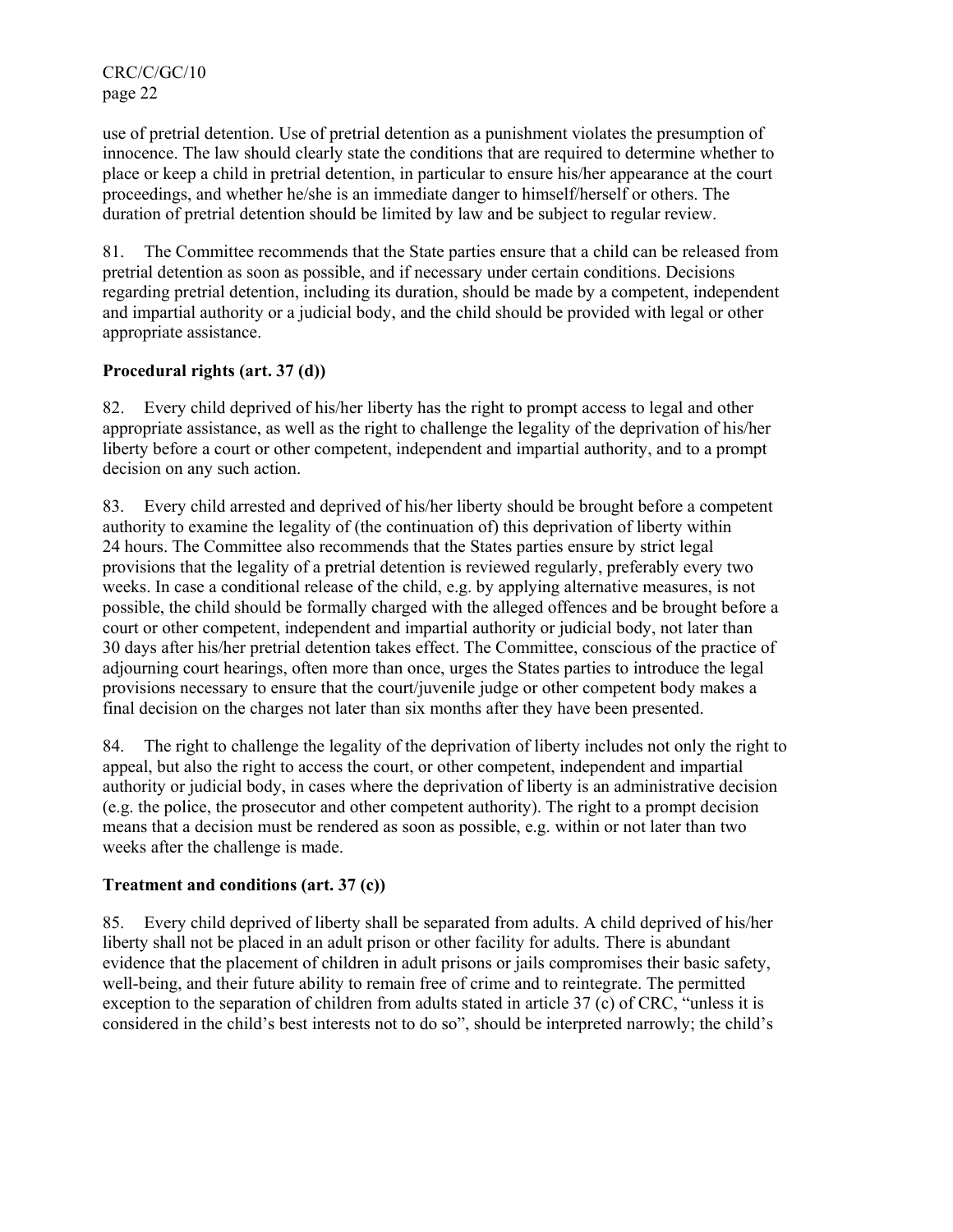best interests does not mean for the convenience of the States parties. States parties should establish separate facilities for children deprived of their liberty, which include distinct, child-centred staff, personnel, policies and practices.

86. This rule does not mean that a child placed in a facility for children has to be moved to a facility for adults immediately after he/she turns 18. Continuation of his/her stay in the facility for children should be possible if that is in his/her best interest and not contrary to the best interests of the younger children in the facility.

87. Every child deprived of liberty has the right to maintain contact with his/her family through correspondence and visits. In order to facilitate visits, the child should be placed in a facility that is as close as possible to the place of residence of his/her family. Exceptional circumstances that may limit this contact should be clearly described in the law and not be left to the discretion of the competent authorities.

88. The Committee draws the attention of States parties to the United Nations Rules for the Protection of Juveniles Deprived of their Liberty, adopted by the General Assembly in its resolution 45/113 of 14 December 1990. The Committee urges the States parties to fully implement these rules, while also taking into account as far as relevant the Standard Minimum Rules for the Treatment of Prisoners (see also rule 9 of the Beijing Rules). In this regard, the Committee recommends that the States parties incorporate these rules into their national laws and regulations, and make them available, in the national or regional language, to all professionals, NGOs and volunteers involved in the administration of juvenile justice.

89. The Committee wishes to emphasize that, inter alia, the following principles and rules need to be observed in all cases of deprivation of liberty:

- − Children should be provided with a physical environment and accommodations which are in keeping with the rehabilitative aims of residential placement, and due regard must be given to their needs for privacy, sensory stimuli, opportunities to associate with their peers, and to participate in sports, physical exercise, in arts, and leisure time activities;
- − Every child of compulsory school age has the right to education suited to his/her needs and abilities, and designed to prepare him/her for return to society; in addition, every child should, when appropriate, receive vocational training in occupations likely to prepare him/her for future employment;
- − Every child has the right to be examined by a physician upon admission to the detention/correctional facility and shall receive adequate medical care throughout his/her stay in the facility, which should be provided, where possible, by health facilities and services of the community;
- − The staff of the facility should promote and facilitate frequent contacts of the child with the wider community, including communications with his/her family, friends and other persons or representatives of reputable outside organizations, and the opportunity to visit his/her home and family;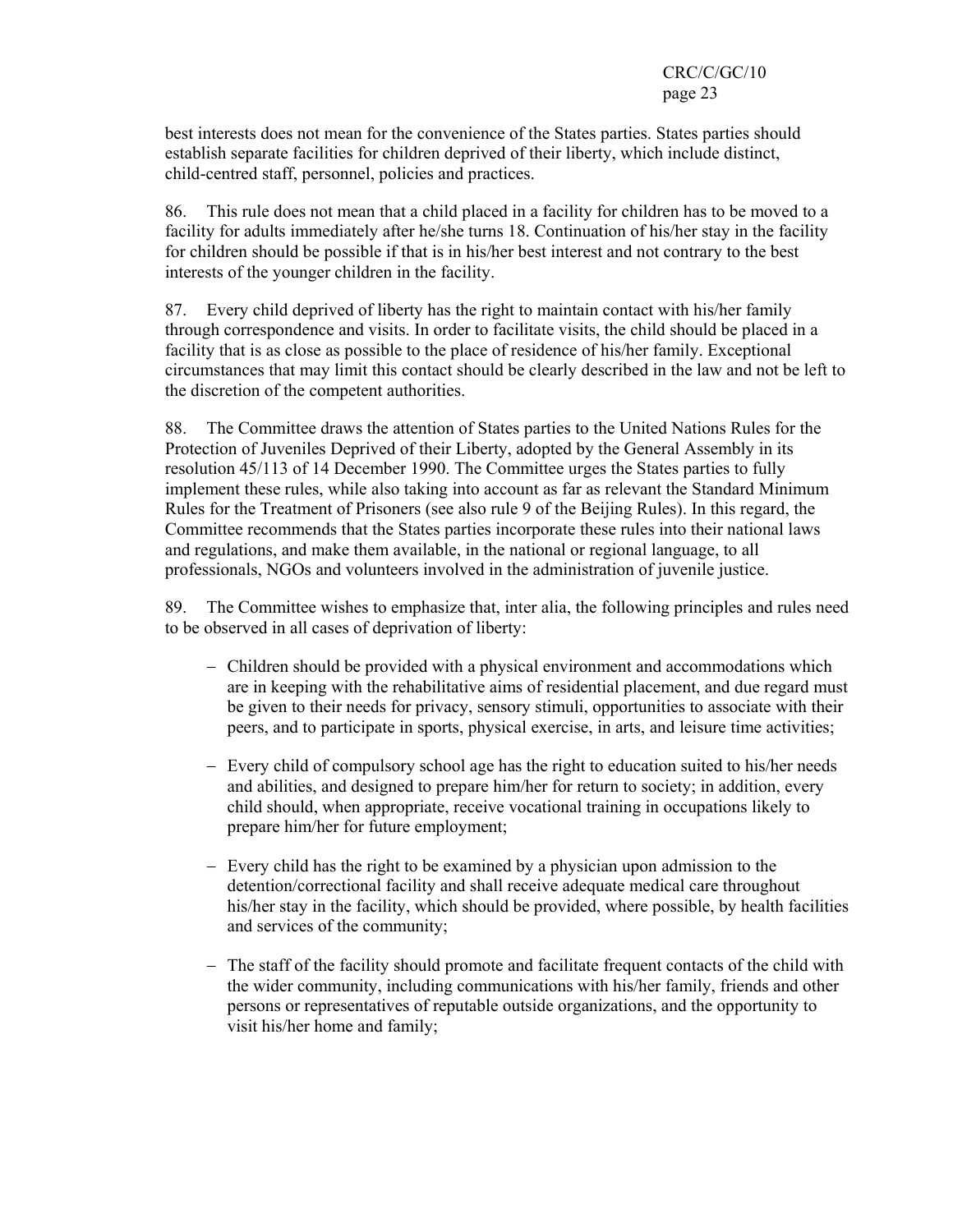- − Restraint or force can be used only when the child poses an imminent threat of injury to him or herself or others, and only when all other means of control have been exhausted. The use of restraint or force, including physical, mechanical and medical restraints, should be under close and direct control of a medical and/or psychological professional. It must never be used as a means of punishment. Staff of the facility should receive training on the applicable standards and members of the staff who use restraint or force in violation of the rules and standards should be punished appropriately;
- − Any disciplinary measure must be consistent with upholding the inherent dignity of the juvenile and the fundamental objectives of institutional care; disciplinary measures in violation of article 37 of CRC must be strictly forbidden, including corporal punishment, placement in a dark cell, closed or solitary confinement, or any other punishment that may compromise the physical or mental health or well-being of the child concerned;
- − Every child should have the right to make requests or complaints, without censorship as to the substance, to the central administration, the judicial authority or other proper independent authority, and to be informed of the response without delay; children need to know about and have easy access to these mechanisms;
- − Independent and qualified inspectors should be empowered to conduct inspections on a regular basis and to undertake unannounced inspections on their own initiative; they should place special emphasis on holding conversations with children in the facilities, in a confidential setting.

# **V. THE ORGANIZATION OF JUVENILE JUSTICE**

90. In order to ensure the full implementation of the principles and rights elaborated in the previous paragraphs, it is necessary to establish an effective organization for the administration of juvenile justice, and a comprehensive juvenile justice system. As stated in article 40 (3) of CRC, States parties shall seek to promote the establishment of laws, procedures, authorities and institutions specifically applicable to children in conflict with the penal law.

91. What the basic provisions of these laws and procedures are required to be, has been presented in the present general comment. More and other provisions are left to the discretion of States parties. This also applies to the form of these laws and procedures. They can be laid down in special chapters of the general criminal and procedural law, or be brought together in a separate act or law on juvenile justice.

92. A comprehensive juvenile justice system further requires the establishment of specialized units within the police, the judiciary, the court system, the prosecutor's office, as well as specialized defenders or other representatives who provide legal or other appropriate assistance to the child.

93. The Committee recommends that the States parties establish juvenile courts either as separate units or as part of existing regional/district courts. Where that is not immediately feasible for practical reasons, the States parties should ensure the appointment of specialized judges or magistrates for dealing with cases of juvenile justice.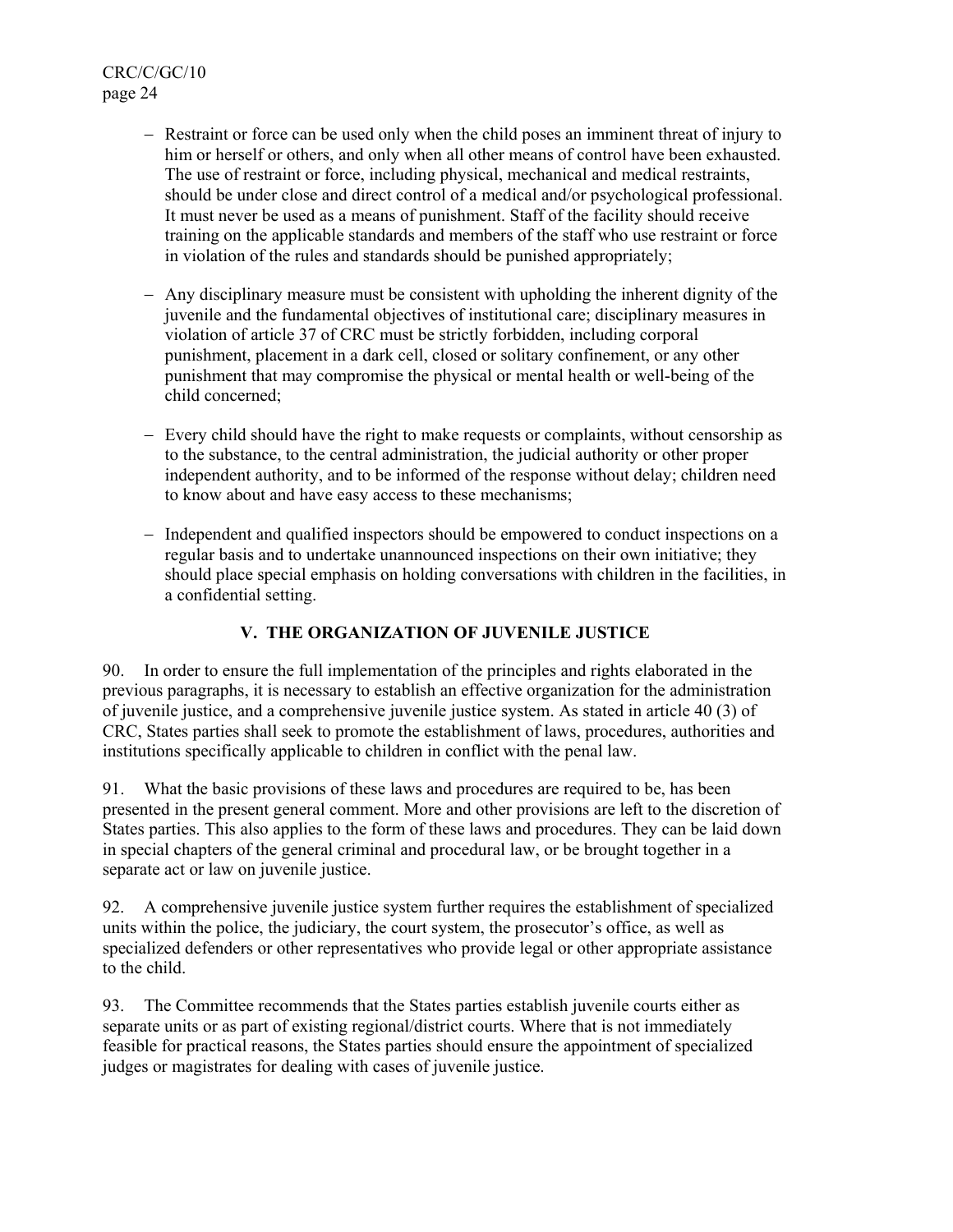94. In addition, specialized services such as probation, counselling or supervision should be established together with specialized facilities including for example day treatment centres and, where necessary, facilities for residential care and treatment of child offenders. In this juvenile justice system, an effective coordination of the activities of all these specialized units, services and facilities should be promoted in an ongoing manner.

95. It is clear from many States parties' reports that non-governmental organizations can and do play an important role not only in the prevention of juvenile delinquency as such, but also in the administration of juvenile justice. The Committee therefore recommends that States parties seek the active involvement of these organizations in the development and implementation of their comprehensive juvenile justice policy and provide them with the necessary resources for this involvement.

## **VI. AWARENESS-RAISING AND TRAINING**

96. Children who commit offences are often subject to negative publicity in the media, which contributes to a discriminatory and negative stereotyping of these children and often of children in general. This negative presentation or criminalization of child offenders is often based on misrepresentation and/or misunderstanding of the causes of juvenile delinquency, and results regularly in a call for a tougher approach (e.g. zero-tolerance, three strikes and you are out, mandatory sentences, trial in adult courts and other primarily punitive measures). To create a positive environment for a better understanding of the root causes of juvenile delinquency and a rights-based approach to this social problem, the States parties should conduct, promote and/or support educational and other campaigns to raise awareness of the need and the obligation to deal with children alleged of violating the penal law in accordance with the spirit and the letter of CRC. In this regard, the States parties should seek the active and positive involvement of members of parliament, NGOs and the media, and support their efforts in the improvement of the understanding of a rights-based approach to children who have been or are in conflict with the penal law. It is crucial for children, in particular those who have experience with the juvenile justice system, to be involved in these awareness-raising efforts.

97. It is essential for the quality of the administration of juvenile justice that all the professionals involved, inter alia, in law enforcement and the judiciary receive appropriate training on the content and meaning of the provisions of CRC in general, particularly those directly relevant to their daily practice. This training should be organized in a systematic and ongoing manner and should not be limited to information on the relevant national and international legal provisions. It should include information on, inter alia, the social and other causes of juvenile delinquency, psychological and other aspects of the development of children, with special attention to girls and children belonging to minorities or indigenous peoples, the culture and the trends in the world of young people, the dynamics of group activities, and the available measures dealing with children in conflict with the penal law, in particular measures without resorting to judicial proceedings (see chapter IV, section B, above).

## **VII. DATA COLLECTION, EVALUATION AND RESEARCH**

98. The Committee is deeply concerned about the lack of even basic and disaggregated data on, inter alia, the number and nature of offences committed by children, the use and the average duration of pretrial detention, the number of children dealt with by resorting to measures other